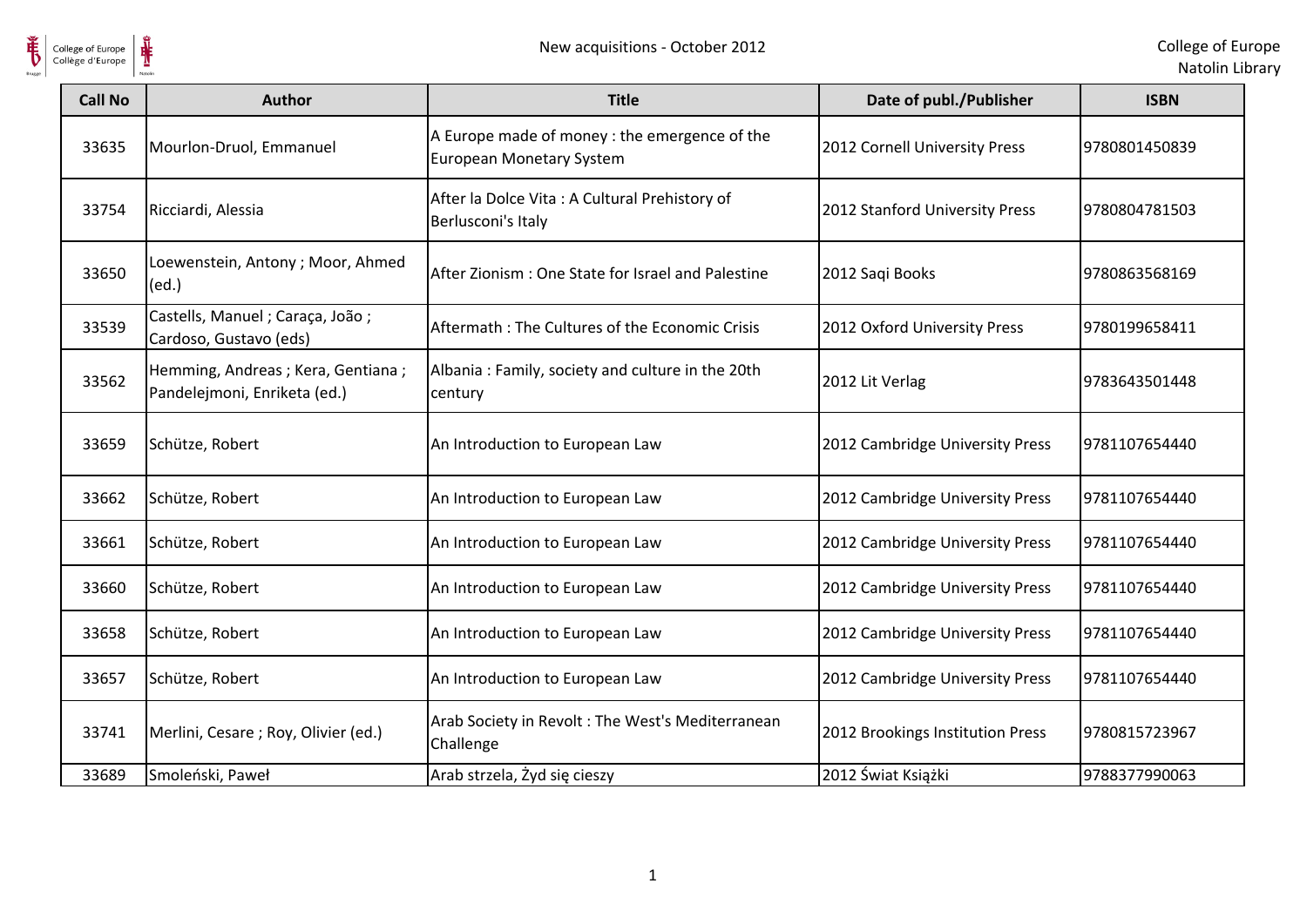



| <b>Call No</b> | <b>Author</b>                                                               | <b>Title</b>                                                                                             | Date of publ./Publisher                             | <b>ISBN</b>   |
|----------------|-----------------------------------------------------------------------------|----------------------------------------------------------------------------------------------------------|-----------------------------------------------------|---------------|
| 33634          | Piotrowski, Piotr                                                           | Art and Democracy in Post-communist Europe                                                               | 2012 Reaktion Books                                 | 9781861898951 |
| 33801          | Hollington, Kris                                                            | Assassinats politiques : Tuer pour imposer ses idées                                                     | 2012 LME                                            | 9782360260188 |
| 33750          | Ury, Scott                                                                  | Barricades and Banners: the Revolution of 1905 and<br>the Transformation of Warsaw Jewry                 | 2012 Stanford University Press                      | 9780804763837 |
| 33815          | Punzo, Lionello F.; Feijó, Carmem<br>Aparecida ; Puchet Anyul, Martín (ed.) | Beyond the Global Crisis: Structural adjustments and<br>regional integration in Europe and Latin America | 2012 Routledge                                      | 9780415508476 |
| 33709          | Liderman, Krzysztof                                                         | Bezpieczeństwo informacyjne                                                                              | 2012 Wydawnictwo Naukowe PWN                        | 9788301170226 |
| 33540          | Foster, Nigel G. (ed.)                                                      | Blackstone's EU Treaties & Legislation : 2012-2013                                                       | 2012 Oxford University Press                        | 9780199656233 |
| 33755          | Gfeller, Aurélie Elisa                                                      | Building a European identity: France, the United<br>States, and the Oil Shock, 1973-1974                 | 2012 Berghahn Books                                 | 9780857452252 |
| 33597          | Häge, Frank M.                                                              | Bureaucrats as law-makers : Committee decision-<br>making in the EU Council of Ministers                 | 2013 Routledge                                      | 9780415689670 |
| 33541          | Weatherill, Stephen                                                         | Cases and Materials on EU Law                                                                            | 2012 Oxford University Press                        | 9780199639830 |
| 33543          | Weatherill, Stephen                                                         | Cases and Materials on EU Law                                                                            | 2012 Oxford University Press                        | 9780199639830 |
| 33542          | Weatherill, Stephen                                                         | Cases and Materials on EU Law                                                                            | 2012 Oxford University Press                        | 9780199639830 |
| 33544          | Mowbray, Alastair                                                           | Cases, Materials, and Commentary on the European<br>Convention on Human Rights                           | 2012 Oxford University Press                        | 9780199577361 |
| 33761          | <b>Asad Latif</b>                                                           | Celebrating Europe : an Asian journey                                                                    | 2012 Institute of Southeast Asian<br><b>Studies</b> | 9789814311502 |
| 33589          | Kong, Qingjiang                                                             | China-EU Trade Disputes and Their Management                                                             | 2012 World Scientific                               | 9789814273404 |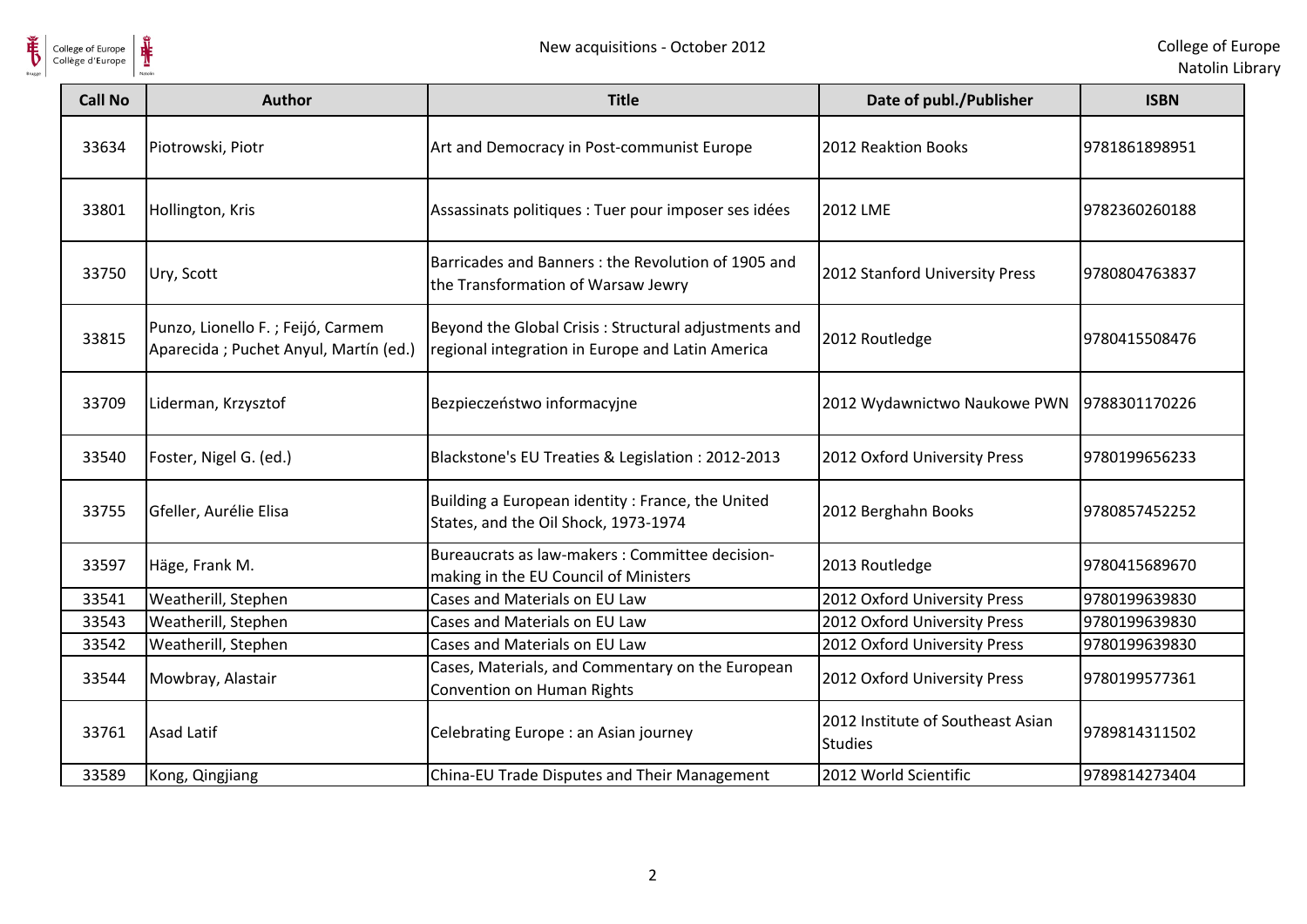

| <b>Call No</b> | Author                                                    | <b>Title</b>                                                                                                                                              | Date of publ./Publisher                           | <b>ISBN</b>   |
|----------------|-----------------------------------------------------------|-----------------------------------------------------------------------------------------------------------------------------------------------------------|---------------------------------------------------|---------------|
| 33762          | Churchill, Winston; Gilbert, Martin                       | Churchill : The power of words : His remarkable life<br>recounted through his writings and speeches                                                       | 2012 Bantam Press                                 | 9780593070086 |
| 33545          | Sanders, David; Magalhaes, Pedro C.;<br>Tóka, Gàbor (ed.) | Citizens and the European Polity: Mass Attitudes<br>towards the European and National Polities                                                            | 2012 Oxford University Press                      | 9780199602339 |
| 33565          | Rosenzweig, Roy                                           | Clio Wired: The Future of the Past in the Digital Age                                                                                                     | 2011 Columbia University Press                    | 9780231150859 |
| 33809          | Pace, Michelle; Schumacher, Tobias<br>(ed.)               | Conceptualizing Cultural and Social Dialogue in the<br>Euro-Mediterranean Area : A European Perspective                                                   | 2007 Routledge                                    | 9780415371292 |
| 33810          | Pace, Michelle; Schumacher, Tobias<br>(ed.)               | Conceptualizing Cultural and Social Dialogue in the<br>Euro-Mediterranean Area : A European Perspective                                                   | 2007 Routledge                                    | 9780415371292 |
| 33798          | Barbièri, Jean-Jacques et al. (ed.)                       | Construction européenne : approche pratique :<br>Application du droit européen, droit international<br>privé, modes alternatifs de règlement des conflits | 2012 Editions Lamy                                | 9782721215215 |
| 33883          | Maddy-Weitzman, Bruce; Zisenwine,<br>Daniel (ed.)         | Contemporary Morocco: State, Politics and Society<br>under Mohammmed VI                                                                                   | 2013 Routledge                                    | 9780415695466 |
| 33518          | Gee, Tim                                                  | Counterpower: Making Change Happen                                                                                                                        | 2011 New Internationalist<br>Publications Ltd.    | 9781780260327 |
| 33794          | Draus, Franciszek                                         | Critique historique de l'idée européenne. Tome 1, Les<br>précurseurs introuvables : histoire d'une mythologie<br>du Moyen Age à la fin du XIXe siècle     | 2009 F.-X. de Guibert                             | 9782755402834 |
| 33708          | Miklaszewicz, Sławomir                                    | Deficyt budżetowy w krajach strefy euro                                                                                                                   | 2012 Oficyna Wydawnicza Szkoła<br>Główna Handlowa | 9788373786967 |
| 33699          | Wojtaszczyk, Konstanty A.; Szymańska,<br>Jolanta (red.)   | Deficyt demokracji w Unii Europejskiej                                                                                                                    | 2012 ASPRA-JR                                     | 9788375453089 |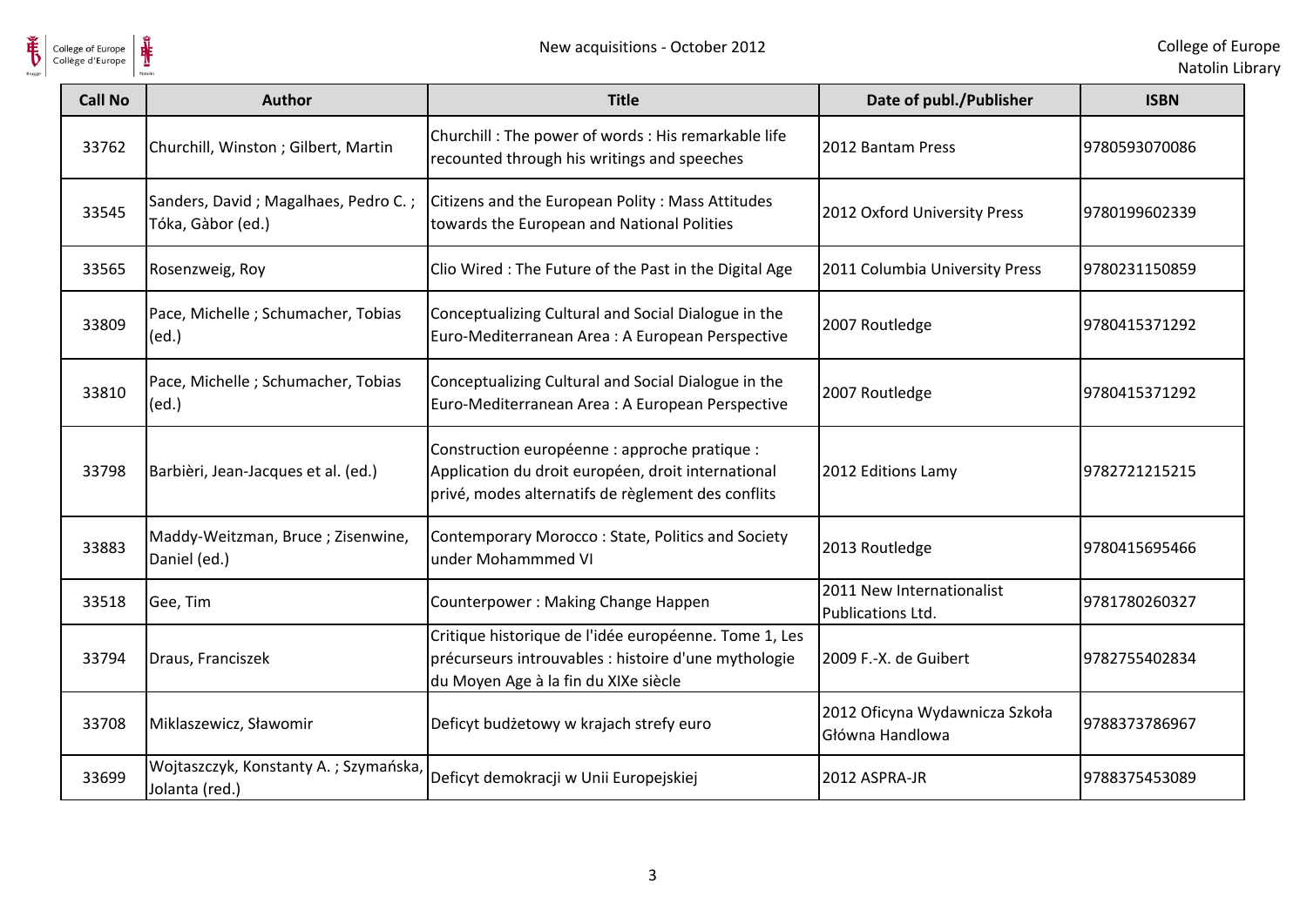

| <b>Call No</b> | <b>Author</b>                                                    | <b>Title</b>                                                                                                                      | Date of publ./Publisher      | <b>ISBN</b>   |
|----------------|------------------------------------------------------------------|-----------------------------------------------------------------------------------------------------------------------------------|------------------------------|---------------|
| 33599          | Inozemtsev, Vladislav; Dutkiewicz,<br>Piotr (ed.)                | Democracy versus modernization : A dilemma for<br>Russia and for the world                                                        | 2013 Routledge               | 9780415506649 |
| 33560          | Fröschl, Erich ; Kozeluh, Ulrike ;<br>Schaller, Christian (eds.) | Democratisation and De-democratisation in Europe? :<br>Austria, Britain, Italy and the Czech Republic - A<br>Comparison           | 2008 Studienverlag           | 9783706545198 |
| 33627          | Schumacher, Tobias                                               | Die Europäische Union als internationaler Akteur im<br>südlichen Mittelmeerraum : "Actor Capability" und EU-<br>Mittelmeerpolitik | 2005 Nomos                   | 3832911308    |
| 33628          | Schumacher, Tobias                                               | Die Europäische Union als internationaler Akteur im<br>südlichen Mittelmeerraum : "Actor Capability" und EU-<br>Mittelmeerpolitik | 2005 Nomos                   | 3832911308    |
| 33519          | Maalouf, Amin                                                    | Disordered World: Setting a New Course for the<br>Twenty-first Century                                                            | 2011 Bloomsbury Publishing   | 9781408815984 |
| 33707          | Mearsheimer, John. J.                                            | Dlaczego politycy kłamią: Cała prawda o kłamstwie w<br>polityce międzynarodowej                                                   | 2012 Wydawnictwo Naukowe PWN | 9788301169695 |
| 33892          | Malone, David M.                                                 | Does the Elephant Dance? : Contemporary Indian<br>Foreign Policy                                                                  | 2012 Oxford University Press | 9780199661275 |
| 33891          | Malone, David M.                                                 | Does the Elephant Dance? : Contemporary Indian<br>Foreign Policy                                                                  | 2012 Oxford University Press | 9780199661275 |
| 33578          | Besson, Samantha; Kleber Gallego,<br>Eleonor                     | Droit constitutionnel européen : Abrégé de cours et<br>résumés de jurisprudence                                                   | 2011 Stämpfli Editions       | 9783727215469 |
| 33784          | Payan, Guillaume                                                 | Droit européen de l'exécution en matière civile et<br>commerciale                                                                 | 2012 Bruylant                | 9782802736066 |
| 33800          | Boutayeb, Chahira                                                | Droit matériel de l'Union européenne : Libertés de<br>mouvement, espace de concurrence et secteur public                          | 2012 LGDJ-Lextenso éditions  | 9782275038100 |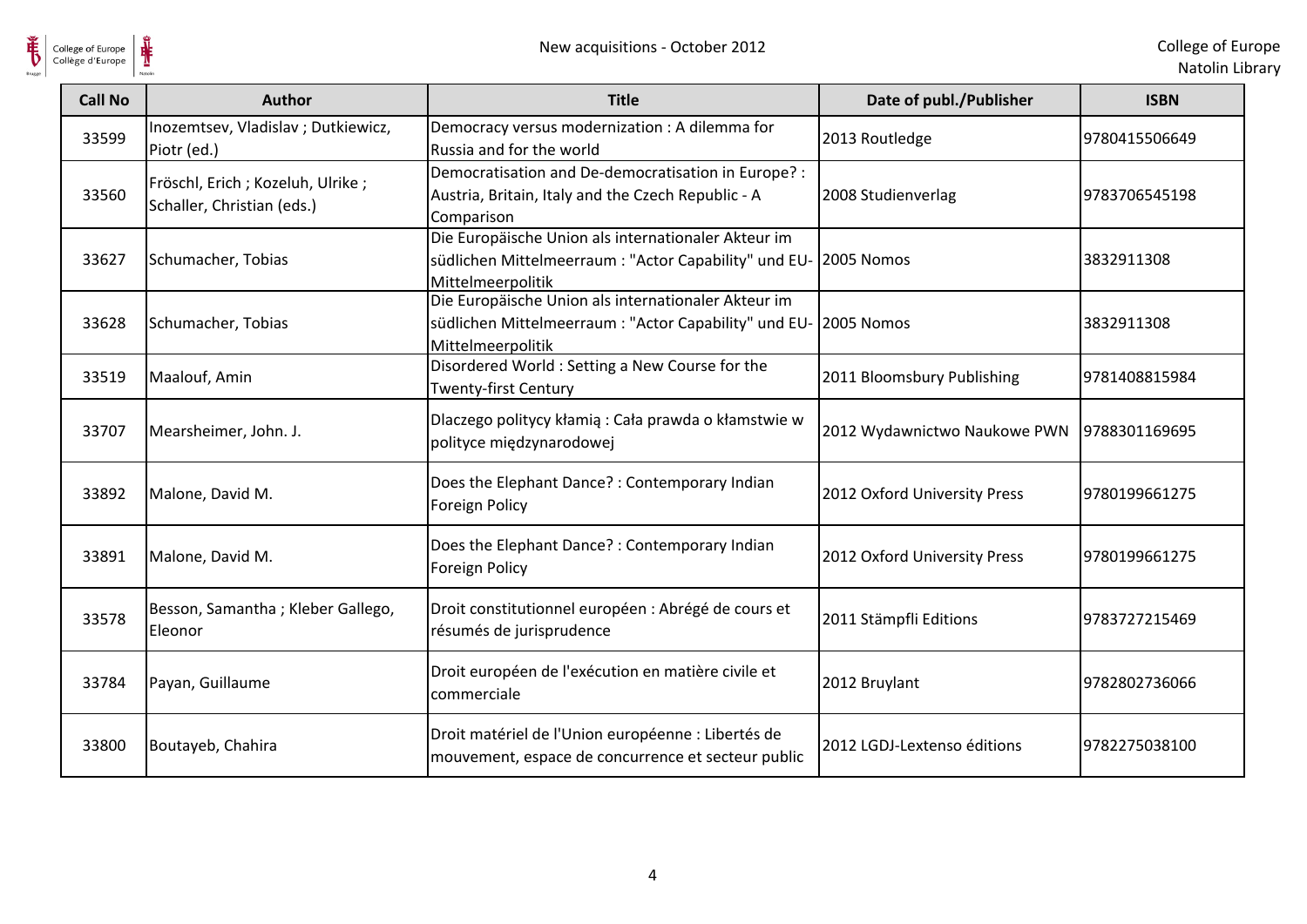



| <b>Call No</b> | <b>Author</b>                          | <b>Title</b>                                                            | Date of publ./Publisher                        | <b>ISBN</b>   |
|----------------|----------------------------------------|-------------------------------------------------------------------------|------------------------------------------------|---------------|
| 33816          | Naurin, Daniel; Rasmussen, Anne (ed.)  | Dynamics of Change in the European Union                                | 2013 Routledge                                 | 9780415529877 |
| 33546          | De Grauwe, Paul                        | <b>Economics of Monetary Union</b>                                      | 2012 Oxford Univresity Press                   | 9780199605576 |
| 33547          | De Grauwe, Paul                        | <b>Economics of Monetary Union</b>                                      | 2012 Oxford Univresity Press                   | 9780199605576 |
| 33548          | De Grauwe, Paul                        | <b>Economics of Monetary Union</b>                                      | 2012 Oxford Univresity Press                   | 9780199605576 |
| 33550          | De Grauwe, Paul                        | <b>Economics of Monetary Union</b>                                      | 2012 Oxford Univresity Press                   | 9780199605576 |
| 33549          | De Grauwe, Paul                        | <b>Economics of Monetary Union</b>                                      | 2012 Oxford Univresity Press                   | 9780199605576 |
| 33914          | De Grauwe, Paul                        | <b>Economics of Monetary Union</b>                                      | 2012 Oxford Univresity Press                   | 9780199605576 |
| 33596          | Jordan, Andrew ; Adelle, Camilla (ed.) | Environmental policy in the EU : actors, institutions<br>and processes  | 2012 Routledge                                 | 9781849714693 |
| 33756          | Reinisch, August                       | <b>Essentials of EU Law</b>                                             | 2012 Cambridge University Press                | 9781107608948 |
| 33700          | Kokocińska, Małgorzata (red.)          | Etapy konwergencji w rozwiniętych krajach Unii<br>Europejskiej          | 2012 Wydawnictwo Uniwersytetu<br>Ekonomicznego | 9788374176958 |
| 33807          | Ezrachi, Ariel                         | EU Competition Law : An Analytical Guide to the<br><b>Leading Cases</b> | 2012 Hart Publishing                           | 9781849463409 |
| 33817          | Bieber, Florian (ed.)                  | EU Conditionality in the Western Balkans                                | 2013 Routledge                                 | 9780415623278 |
| 33594          | Rossas, Allan ; Armati, Lorna          | EU Constitutional Law : An Introduction                                 | 2012 Hart Publishing                           | 9781849463201 |
| 33866          | Barnard, Catherine                     | EU employment law                                                       | 2012 Oxford University Press                   | 9780199692927 |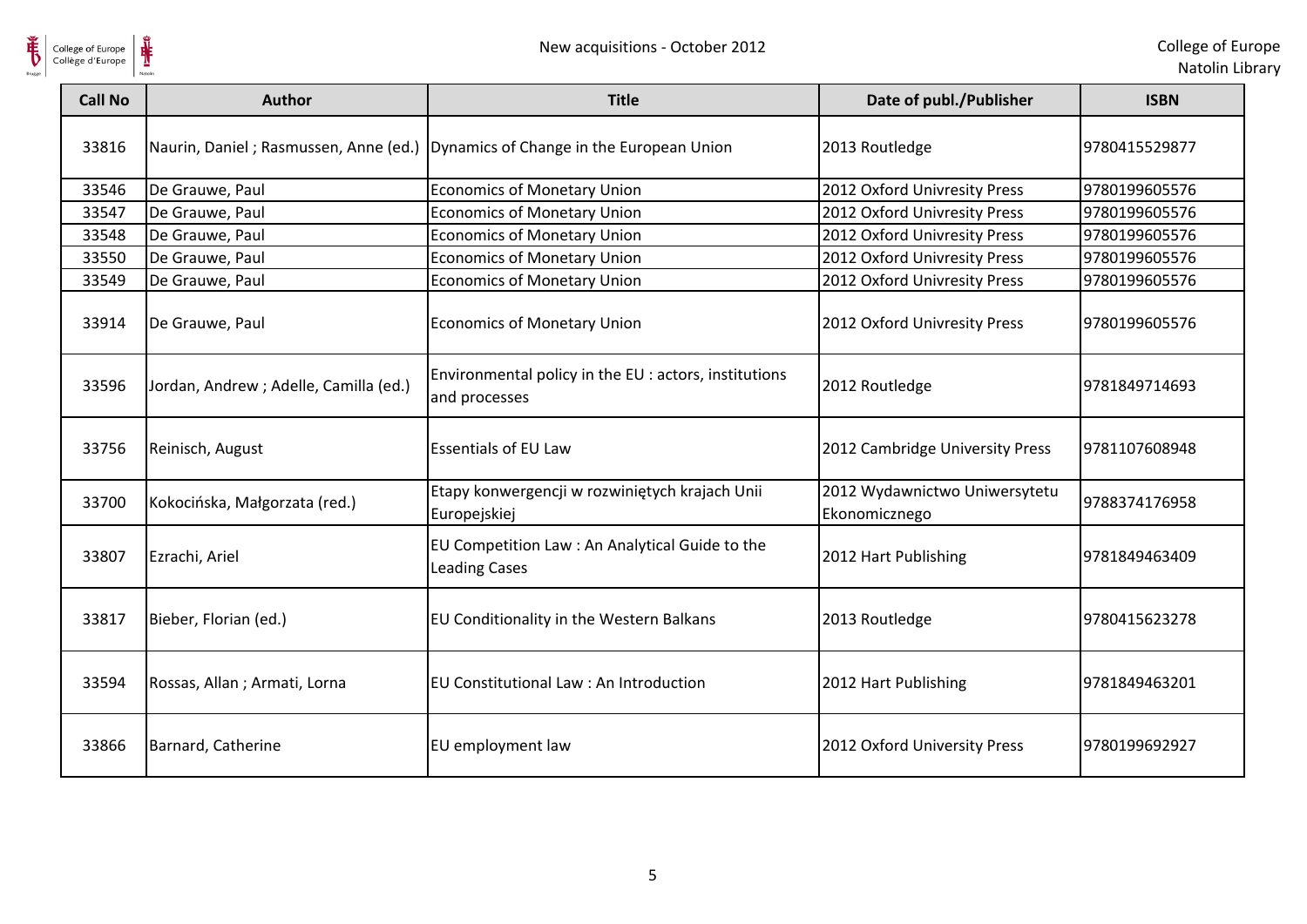

| <b>Call No</b> | Author                                                        | <b>Title</b>                                                                                  | Date of publ./Publisher                          | <b>ISBN</b>   |
|----------------|---------------------------------------------------------------|-----------------------------------------------------------------------------------------------|--------------------------------------------------|---------------|
| 33745          | Zajdler, Robert (ed.)                                         | EU Energy Law: Constraints with the Implementation<br>of the Third Liberalisation Package     | 2012 Cambridge Scholars Publishing 9781443840484 |               |
| 33593          | Galgóczi, Béla; Leschke, Janine; Watt,<br>Andrew              | EU labour migration in troubled times : skills mismatch,<br>return, and policy responses      | 2012 Ashgate                                     | 9781409434504 |
| 33520          | Kirk, Ewan                                                    | <b>EU Law</b>                                                                                 | 2013 Pearson Education Limited                   | 9781408295281 |
| 33672          | Craig, Paul ; De Búrca, Gráinne                               | EU Law: Text, Cases, and Materials                                                            | 2011 Oxford University Press                     | 9780199576999 |
| 33674          | Craig, Paul ; De Búrca, Gráinne                               | EU Law: Text, Cases, and Materials                                                            | 2011 Oxford University Press                     | 9780199576999 |
| 33669          | Craig, Paul ; De Búrca, Gráinne                               | EU Law: Text, Cases, and Materials                                                            | 2011 Oxford University Press                     | 9780199576999 |
| 33673          | Craig, Paul ; De Búrca, Gráinne                               | EU Law: Text, Cases, and Materials                                                            | 2011 Oxford University Press                     | 9780199576999 |
| 33670          | Craig, Paul ; De Búrca, Gráinne                               | EU Law: Text, Cases, and Materials                                                            | 2011 Oxford University Press                     | 9780199576999 |
| 33671          | Craig, Paul ; De Búrca, Gráinne                               | EU Law: Text, Cases, and Materials                                                            | 2011 Oxford University Press                     | 9780199576999 |
| 33551          | Foster, Nigel G.                                              | EU law directions                                                                             | 2012 Oxford University Press                     | 9780199639809 |
| 33583          | Langer, Josef ; Vlašić, Goran ; Miočić,<br>Krce Božena (eds.) | EU Local Imprints: The Case of South Central Europe                                           | 2012 Peter Lang                                  | 9783631601761 |
| 33775          | Lindsay, Alistair ; Berridge, Alison                          | <b>EU Merger Regulation: Substantive Issues</b>                                               | 2012 Sweet & Maxwell                             | 9780414048447 |
| 33818          | Hostettler, Nick                                              | Eurocentrism : a Marxian critical realist critique                                            | 2012 Routledge                                   | 9780415565103 |
| 33691          | Moryto, Jerzy Zbigniew                                        | Europa w czasach sztuki i szaleństwa                                                          | 2012 Wydawnictwo Adam<br>Marszałek               | 9788377803998 |
| 33763          | Radeljic, Branislav                                           | Europe and the Collapse of Yugoslavia: The Role of<br>Non-state Actors and European Diplomacy | 2012 I.B.Tauris                                  | 9781848859890 |
| 33636          | Stone, Norman                                                 | Europe transformed: 1878-1919                                                                 | 1999 Blackwell Publishing                        | 0631213775    |
| 33819          | Christou, George; Croft, Stuart (ed.)                         | European 'Security' Governance                                                                | 2012 Routledge                                   | 9780415695671 |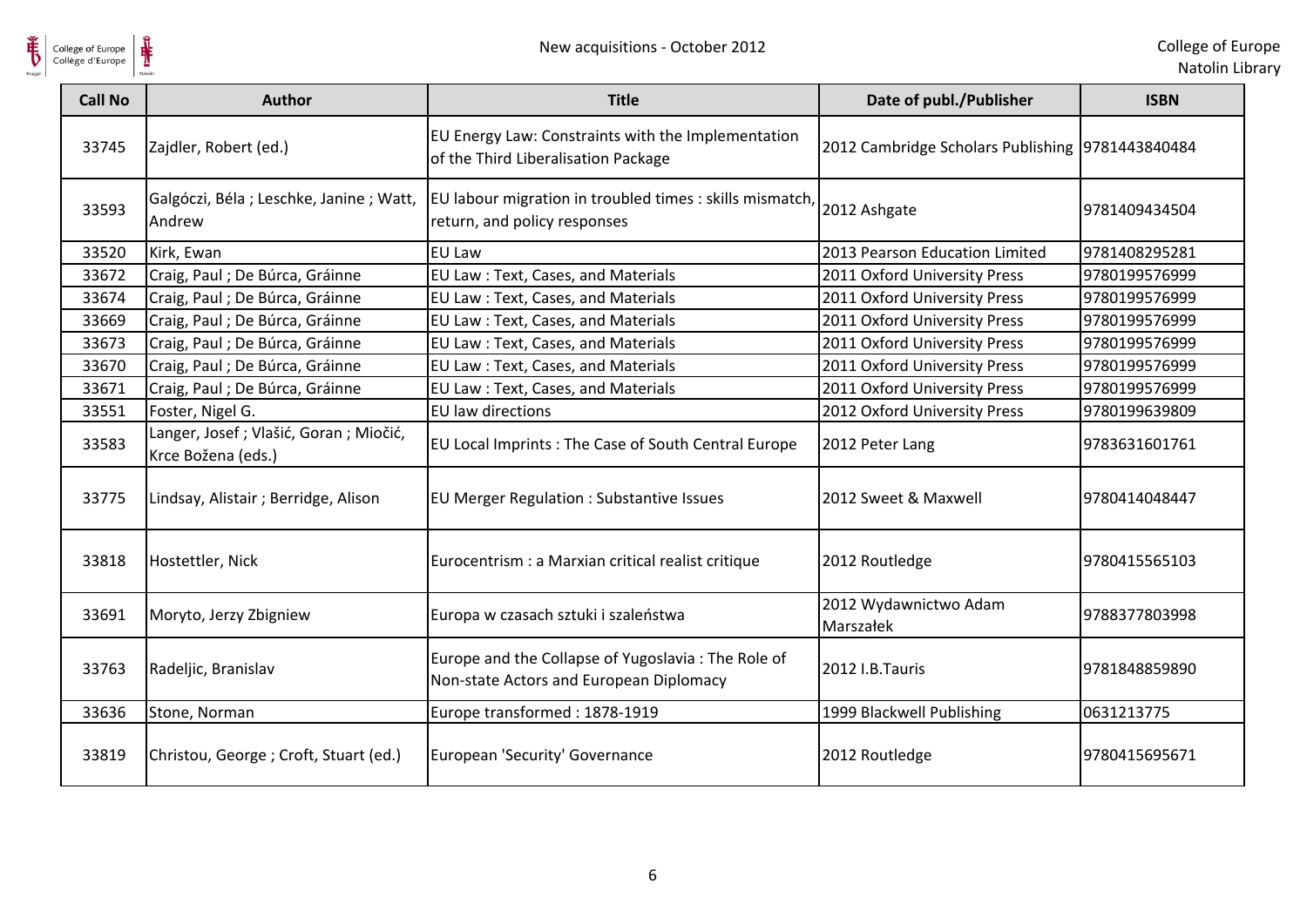

| <b>Call No</b> | <b>Author</b>                                               | <b>Title</b>                                                                              | Date of publ./Publisher             | <b>ISBN</b>   |
|----------------|-------------------------------------------------------------|-------------------------------------------------------------------------------------------|-------------------------------------|---------------|
| 33590          | Alting von geusau, Frans A.M.                               | European Unification into the twenty first Century :<br>Fading, failing, fragile?         | 2012 Wolf Legal Publishers          | 9789058507792 |
| 33552          | Horspool, Margot; Humphreys,<br>Matthew                     | <b>European Union Law</b>                                                                 | 2012 Oxford University Press        | 9780199639816 |
| 33663          | Lenaerts, Koenraad; Nuffel, Piet van                        | <b>European Union Law</b>                                                                 | 2011 Sweet & Maxwell                | 9781847037435 |
| 33667          | Lenaerts, Koenraad; Nuffel, Piet van                        | European Union Law                                                                        | 2011 Sweet & Maxwell                | 9781847037435 |
| 33665          | Lenaerts, Koenraad; Nuffel, Piet van                        | European Union Law                                                                        | 2011 Sweet & Maxwell                | 9781847037435 |
| 33668          | Lenaerts, Koenraad; Nuffel, Piet van                        | European Union Law                                                                        | 2011 Sweet & Maxwell                | 9781847037435 |
| 33666          | Lenaerts, Koenraad; Nuffel, Piet van                        | European Union Law                                                                        | 2011 Sweet & Maxwell                | 9781847037435 |
| 33664          | Lenaerts, Koenraad; Nuffel, Piet van                        | European Union Law                                                                        | 2011 Sweet & Maxwell                | 9781847037435 |
| 33600          | Kenner, Jeffrey                                             | European Union Legislation: 2012-2013                                                     | 2013 Routledge                      | 9780415633864 |
| 33704          | Wojtaszczyk, Konstanty Adam;<br>Jakubowski, Wojciech (red.) | Europeistyka: Podręcznik akademicki. Tom 1                                                | 2012 Wydawnictwo Naukowe PWN        | 9788301169282 |
| 33705          | Wojtaszczyk, Konstanty Adam;<br>Jakubowski, Wojciech (red.) | Europeistyka: Podręcznik akademicki. Tom 2                                                | 2012 Wydawnictwo Naukowe PWN        | 9788301169299 |
| 33701          | Smętkowski, Maciej et al.                                   | Europejskie metropolie i ich regiony : Od krajobrazu<br>gospodarczego do sieci metropolii | 2012 Wydawnictwo Naukowe<br>Scholar | 9788373835351 |
| 33553          | Leiken, Robert S.                                           | Europe's Angry Muslims: The Revolt of the Second<br>Generation                            | 2012 Oxford University Press        | 9780195328974 |
| 33598          | Golunov, Serghei                                            | EU-Russian Border Security: Challenges,<br>(mis)perceptions, and responses                | 2013 Routledge                      | 9780415673075 |
| 33584          | Hronesova, Jessie                                           | Everyday Ethno-National Identities of Young People in<br>Bosnia and Herzegovina           | 2012 Peter Lang                     | 9783631632758 |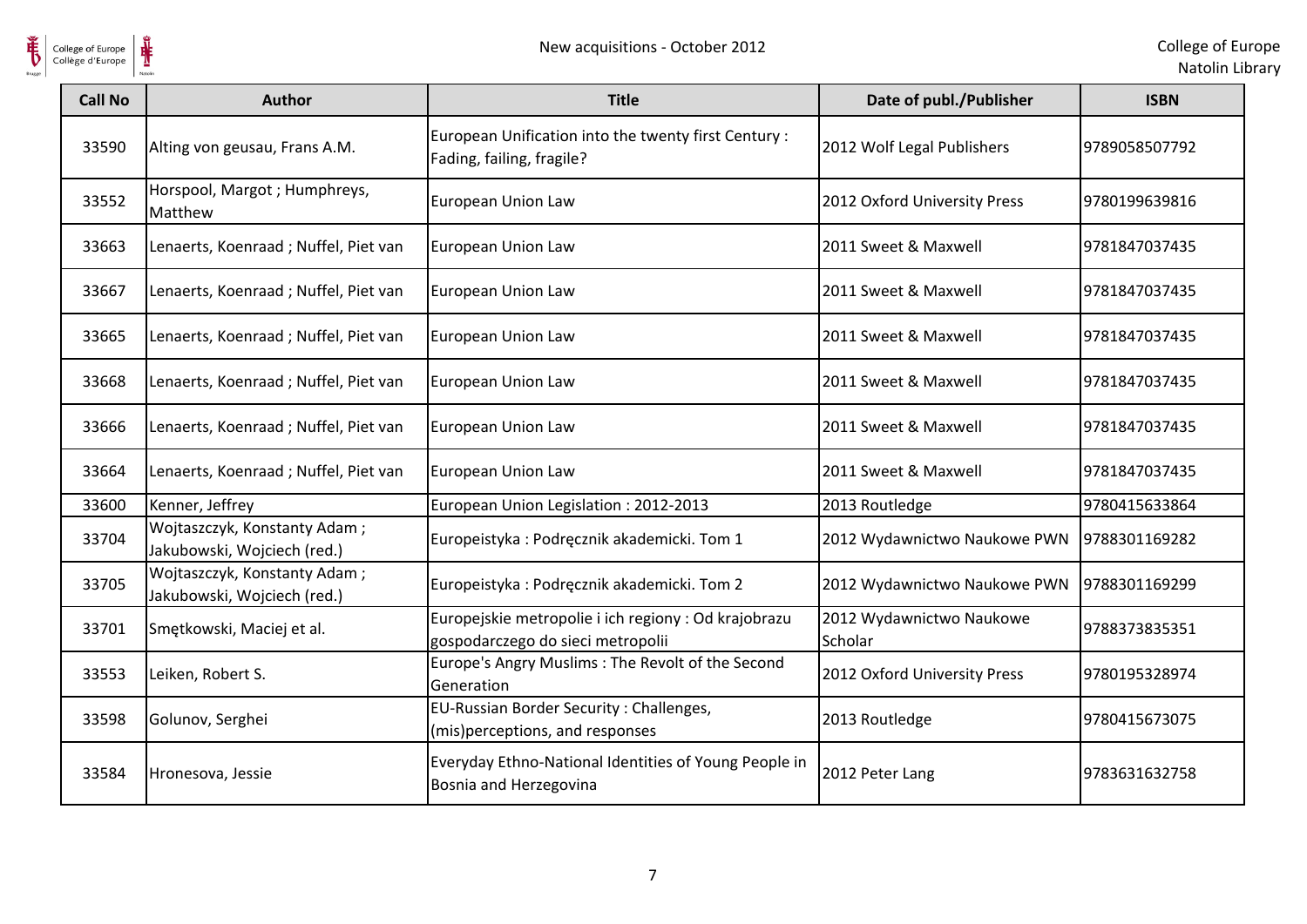

| <b>Call No</b> | <b>Author</b>                                              | <b>Title</b>                                                                                                    | Date of publ./Publisher                        | <b>ISBN</b>   |
|----------------|------------------------------------------------------------|-----------------------------------------------------------------------------------------------------------------|------------------------------------------------|---------------|
| 33703          | Michalczyk, Wawrzyniec                                     | Ewolucja polityki walutowej w Polsce po roku 1989 w<br>perspektywie przystąpienia do strefy euro                | 2012 Wydawnictwo Uniewrsytetu<br>Ekonomicznego | 9788376952765 |
| 33693          | Helnarska, Karolina Julia                                  | Ewolucja samorządu terytorialnego w państwach<br>członkowskich Unii Europejskiej                                | 2012 Wydawnictwo Adam<br>Marszałek             | 9788377803509 |
| 33566          | Goldin, Ian ; Cameron, Geoffrey ;<br>Balarajan, Meera      | Exceptional People: How Migration Shaped Our World<br>and Will Define Our Future                                | 2012 Princeton University Press                | 9780691156316 |
| 33808          | Cloots, Elke ; De Baere, Geert ;<br>Sottiaux, Stefan (ed.) | Federalism in the European Union                                                                                | 2012 Hart Publishing                           | 9781849462426 |
| 33604          | Egremont, Max                                              | Forgotten Land : Journeys among the Ghosts of East<br>Prussia                                                   | 2011 Picador                                   | 9780330456609 |
| 33764          | Carr, Matthew                                              | Fortress Europe: Dispatches from a Gated Continent                                                              | 2012 New Press                                 | 9781595586858 |
| 33828          | Penfornis, Jean-Luc                                        | Français.com : Méthode de français professionnel et<br>des affaires : cahier d'exercices : niveau intermédiaire | 2011 CLE International                         | 9782090380392 |
| 33831          | Penfornis, Jean-Luc                                        | Français.com : Méthode de français professionnel et<br>des affaires : cahier d'exercices : niveau intermédiaire | 2011 CLE International                         | 9782090380392 |
| 33830          | Penfornis, Jean-Luc                                        | Français.com : Méthode de français professionnel et<br>des affaires : cahier d'exercices : niveau intermédiaire | 2011 CLE International                         | 9782090380392 |
| 33829          | Penfornis, Jean-Luc                                        | Français.com : Méthode de français professionnel et<br>des affaires : cahier d'exercices : niveau intermédiaire | 2011 CLE International                         | 9782090380392 |
| 33832          | Penfornis, Jean-Luc                                        | Français.com : Méthode de français professionnel et<br>des affaires : cahier d'exercices : niveau intermédiaire | 2011 CLE International                         | 9782090380392 |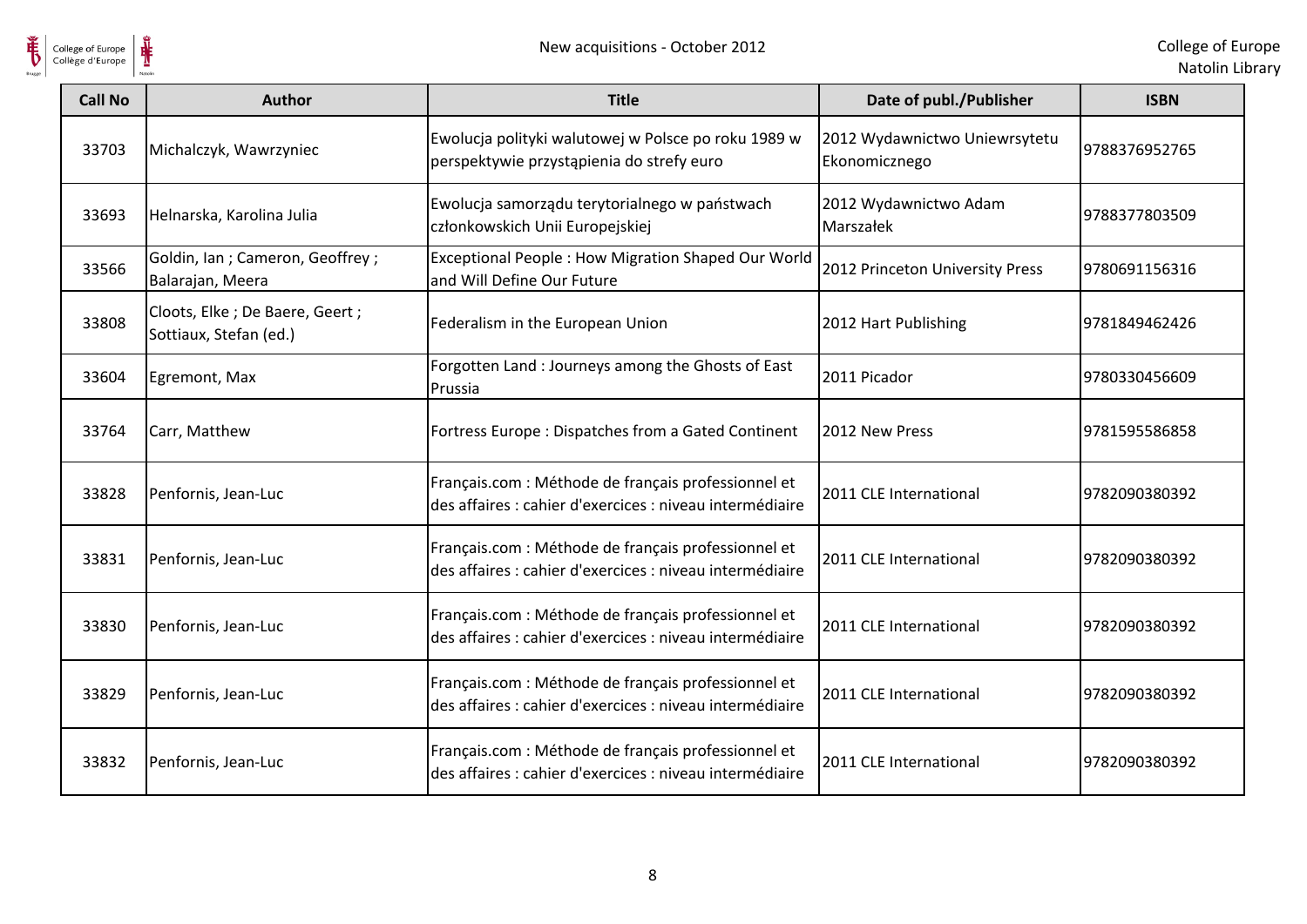

| <b>Call No</b> | <b>Author</b>                                    | <b>Title</b>                                                                                                   | Date of publ./Publisher    | <b>ISBN</b>   |
|----------------|--------------------------------------------------|----------------------------------------------------------------------------------------------------------------|----------------------------|---------------|
| 33833          | Penfornis, Jean-Luc                              | Français.com : Méthode de français professionnel et<br>des affaires : guide pédagogique : niveau intermédiaire | 2011 CLE International     | 9782090380408 |
| 33823          | Penfornis, Jean-Luc                              | Français.com : Méthode de français professionnel et<br>des affaires : niveau intermédiaire                     | 2011 CLE International     | 9782090380385 |
| 33824          | Penfornis, Jean-Luc                              | Français.com : Méthode de français professionnel et<br>des affaires : niveau intermédiaire                     | 2011 CLE International     | 9782090380385 |
| 33827          | Penfornis, Jean-Luc                              | Français.com : Méthode de français professionnel et<br>des affaires : niveau intermédiaire                     | 2011 CLE International     | 9782090380385 |
| 33826          | Penfornis, Jean-Luc                              | Français.com : Méthode de français professionnel et<br>des affaires : niveau intermédiaire                     | 2011 CLE International     | 9782090380385 |
| 33825          | Penfornis, Jean-Luc                              | Français.com : Méthode de français professionnel et<br>des affaires : niveau intermédiaire                     | 2011 CLE International     | 9782090380385 |
| 33779          | Pouget, Christine ; Delpuech, Corinne            | François Hollande : de la Corrèze à l'Elysée                                                                   | 2012 L'Archipel            | 9782809807028 |
| 33567          | Claessens, Sjoerd                                | Free Movement of Lawyers in the European Union                                                                 | 2008 Wolf Legal Publishers | 9789058503978 |
| 33554          | Rogers, Nicola ; Scannell, Rick ; Walsh,<br>John | Free Movement of Persons in the Enlarged European<br>Union                                                     | 2012 Sweet & Maxwell       | 9780414023079 |
| 33751          | Bracke, Thierry ; Martin, Reiner (ed.)           | From Crisis to Recovery: Old and New Challenges in<br><b>Emerging Europe</b>                                   | 2012 Palgrave Macmillan    | 9780230355286 |
| 33521          | Mishra, Pankaj                                   | From the Ruins of Empire : The Revolt Against the<br>West and the Remaking of Asia                             | 2012 Allen Lane            | 9781846144783 |
| 33852          | Roth, Silke (ed.)                                | Gender politics in the expanding European Union:<br>mobilization, inclusion, exclusion                         | 2008 Berghahn Books        | 9781845455170 |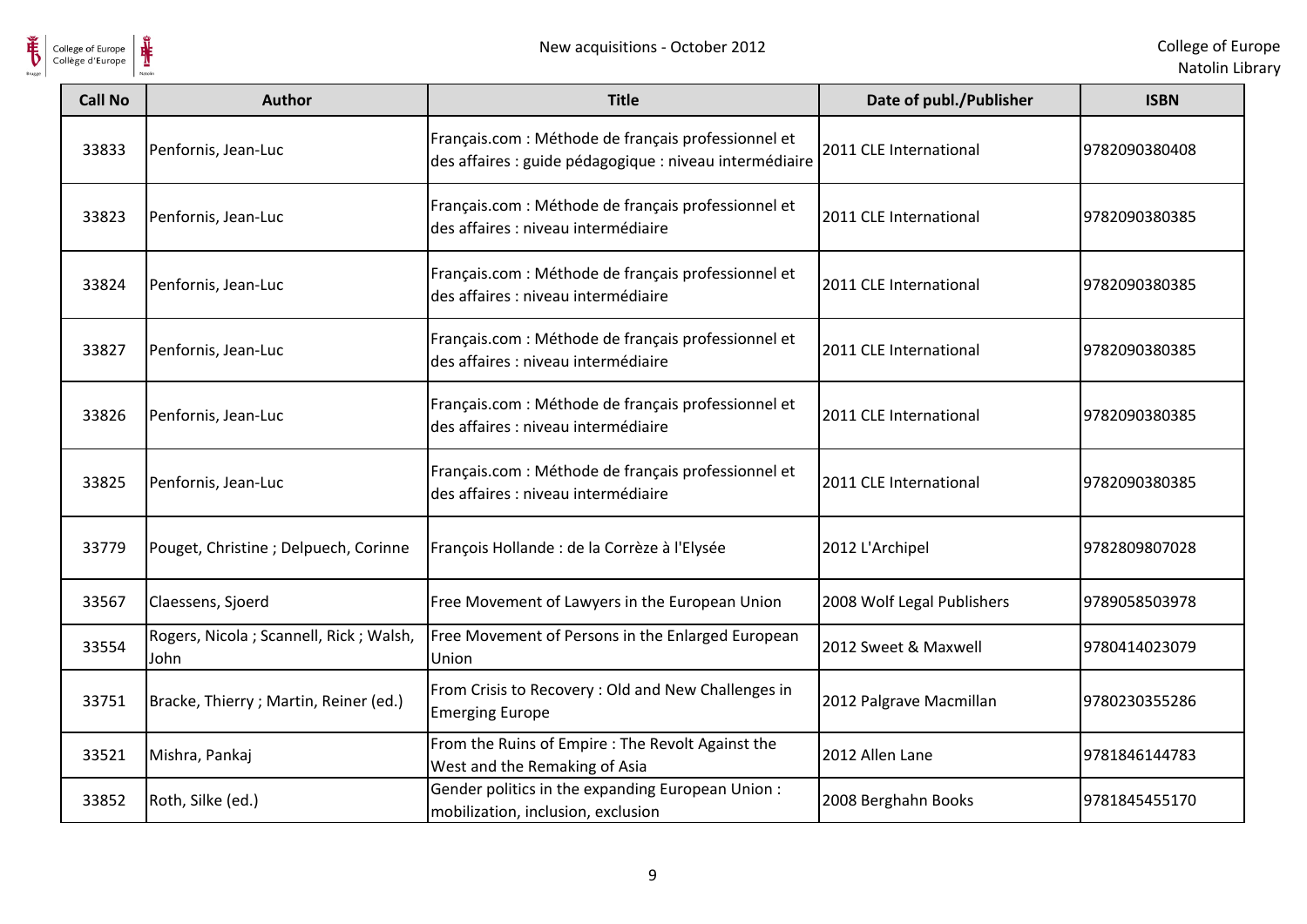

| <b>Call No</b> | <b>Author</b>                                            | <b>Title</b>                                                                                                                      | Date of publ./Publisher                 | <b>ISBN</b>   |
|----------------|----------------------------------------------------------|-----------------------------------------------------------------------------------------------------------------------------------|-----------------------------------------|---------------|
| 33683          | Bieleń, Stanisław ; Skrzypek, Andrzej<br>$(\text{red.})$ | Geopolityka w stosunkach polsko-rosyjskich                                                                                        | 2012 ASPRA-JR                           | 9788375453737 |
| 33534          | Chappell, Laura                                          | Germany, Poland and the Common Security and<br>Defence Policy : converging security and defence<br>perspectives in an enlarged EU | 2012 Palgrave Macmillan                 | 9780230292017 |
| 33757          | Grocott, Chris; Stockey, Gareth                          | Gibraltar: A Modern History                                                                                                       | 2012 University of Wales Press          | 9780708324813 |
| 33742          | Roy, Olivier                                             | Globalised Islam: The Search for a New Ummah                                                                                      | 2004 C. Hurst & Company                 | 9781850655985 |
| 33574          | Beausang, Francesca                                      | Globalization and the BRICs : Why the BRICs Will Not<br>Rule the World for Long                                                   | 2012 Palgrave Macmillan                 | 9780230243149 |
| 33522          | Emmott, Bill                                             | Good Italy, Bad Italy: Why Italy Must Conquer Its<br>Demons to Face the Future                                                    | 2012 Yale University Press              | 9780300186307 |
| 33746          | Mazower, Mark                                            | Governing the World: The History of an Idea                                                                                       | 2012 Allen Lane                         | 9780713996838 |
| 33702          | Grochowski, Robert                                       | Granice prawne i etyczne reklamy w ustawodawstwie<br>krajowym i europejskim                                                       | 2010 Wydawnictwo Naukowe<br>Scriptorium | 9788392941729 |
| 33849          | Pryce, Vicky                                             | Greekonomics: The Euro Crisis and Why Politicians<br>Don't Get it                                                                 | 2012 Biteback Publishing                | 9781849544009 |
| 33637          | Munn, Michael                                            | Hitler and the Nazi Cult of Celebrity                                                                                             | 2012 The Robson Press                   | 9781849541893 |
| 33743          | Roy, Olivier                                             | Holy Ignorance: When Religion and Culture Part Ways                                                                               | 2010 C. Hurst & Company                 | 9781850659921 |
| 33776          | Emmerson, Ben et al. (ed.)                               | Human Rights and Criminal Justice                                                                                                 | 2012 Sweet & Maxwell                    | 9781847039118 |
| 33568          | Mock, William B.T.                                       | Human Rights in Europe: Commentary on the Charter<br>of Fundamental Rights of the European Union                                  | 2010 Carolina Academic Press            | 9781594606489 |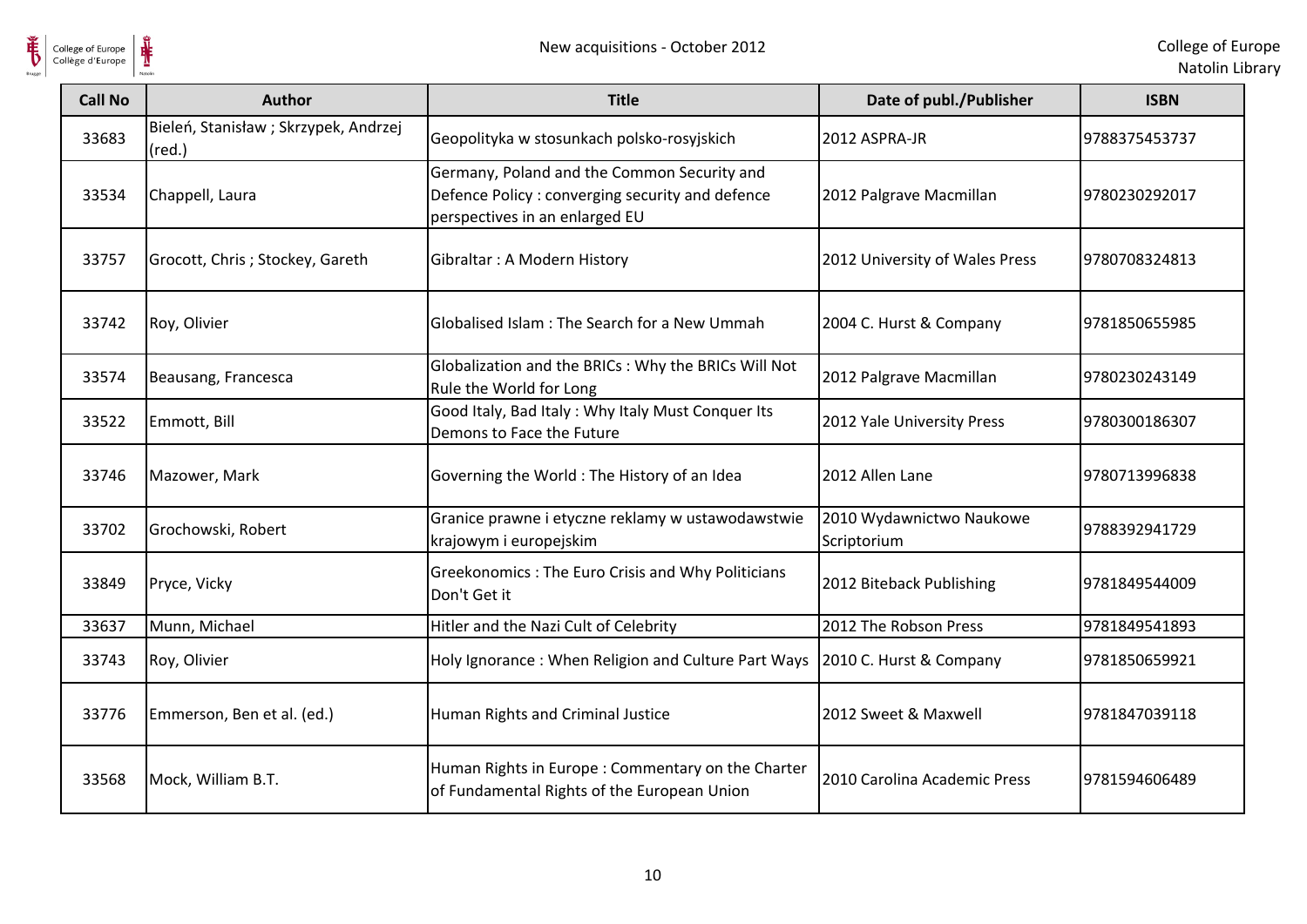

| <b>Call No</b> | <b>Author</b>                                                        | <b>Title</b>                                                                                                                    | Date of publ./Publisher                           | <b>ISBN</b>   |
|----------------|----------------------------------------------------------------------|---------------------------------------------------------------------------------------------------------------------------------|---------------------------------------------------|---------------|
| 33569          | Nasti, Chiara                                                        | Images of the Lisbon Treaty Debate in the British Press<br>: A Corpus-Based Approach to Metaphor Analysis                       | 2012 Cambridge Scholars Publishing  9781443839914 |               |
| 33681          | Packard, Truman; Koettl, Johannes;<br>Montenegro, Claudio E.         | In from the shadow: integrating Europe's informal<br>labor                                                                      | 2012 The World Bank                               | 9780821395493 |
| 33630          | Würtenberger, Thomas; Gusy,<br>Christoph; Lange, Hans-Jürgen (Hrsg.) | Innere Sicherheit im europäischen Vergleich :<br>Sicherheitsdenken, Sicherheitskonzepte und<br>Sicherheitsarchitektur im Wandel | 2012 Lit Verlag                                   | 9783643115614 |
| 33725          | Zieliński, Kazimierz; Żmija, Dariusz                                 | Instrumenty polityki rolnej Unii Europejskiej stosowane 2012 Wydawnictwo Uniwersytetu<br>w Polsce                               | Ekonomicznego                                     | 9788372525697 |
| 33684          | Nowak-Far, Artur (red.)                                              | Integracja Bałkanów Zachodnich z Unią Europejską                                                                                | 2012 Wydawnictwo Poltext                          | 9788375611830 |
| 33697          | Wojtaszczyk, Konstanty Adam;<br>Zamęcki, Łukasz (red.)               | Integracja europejska : ćwiczenia                                                                                               | 2012 Wydawnictwo Poltext                          | 9788375611700 |
| 33638          | Martinico, Giuseppe; Pollicino, Oreste                               | Interaction between Europe's Legal Systems : Judicial<br>Dialogue and the Creation of Supranational Laws                        | 2012 Edward Elgar Publishing                      | 9781848446786 |
| 33499          | Makarovic, Matej ; Roncevic, Borut                                   | Interethnic Relations in a Systemic Context : Minorities<br>in Media and Education in Slovenia                                  | 2010 Lit Verlag                                   | 9783643106575 |
| 33587          | Satzger, Helmut                                                      | International and European Criminal Law                                                                                         | 2012 C.H. Beck                                    | 9781849460804 |
| 33561          | Lund Thomsen, Trine et al. (ed.)                                     | Irregular Migration in a Scandinavian Perspective                                                                               | 2010 Shaker Publishing                            | 9789042303935 |
| 33863          | Farrar, Max et al. (ed)                                              | Islam in the West: Key issues in Multiculturalism                                                                               | 2012 Palgrave Macmillan                           | 9780230238749 |
| 33651          | Shehata, Samer S. (ed.)                                              | Islamist Politics in the Middle East: Movements and<br>change                                                                   | 2012 Routledge                                    | 9780415783620 |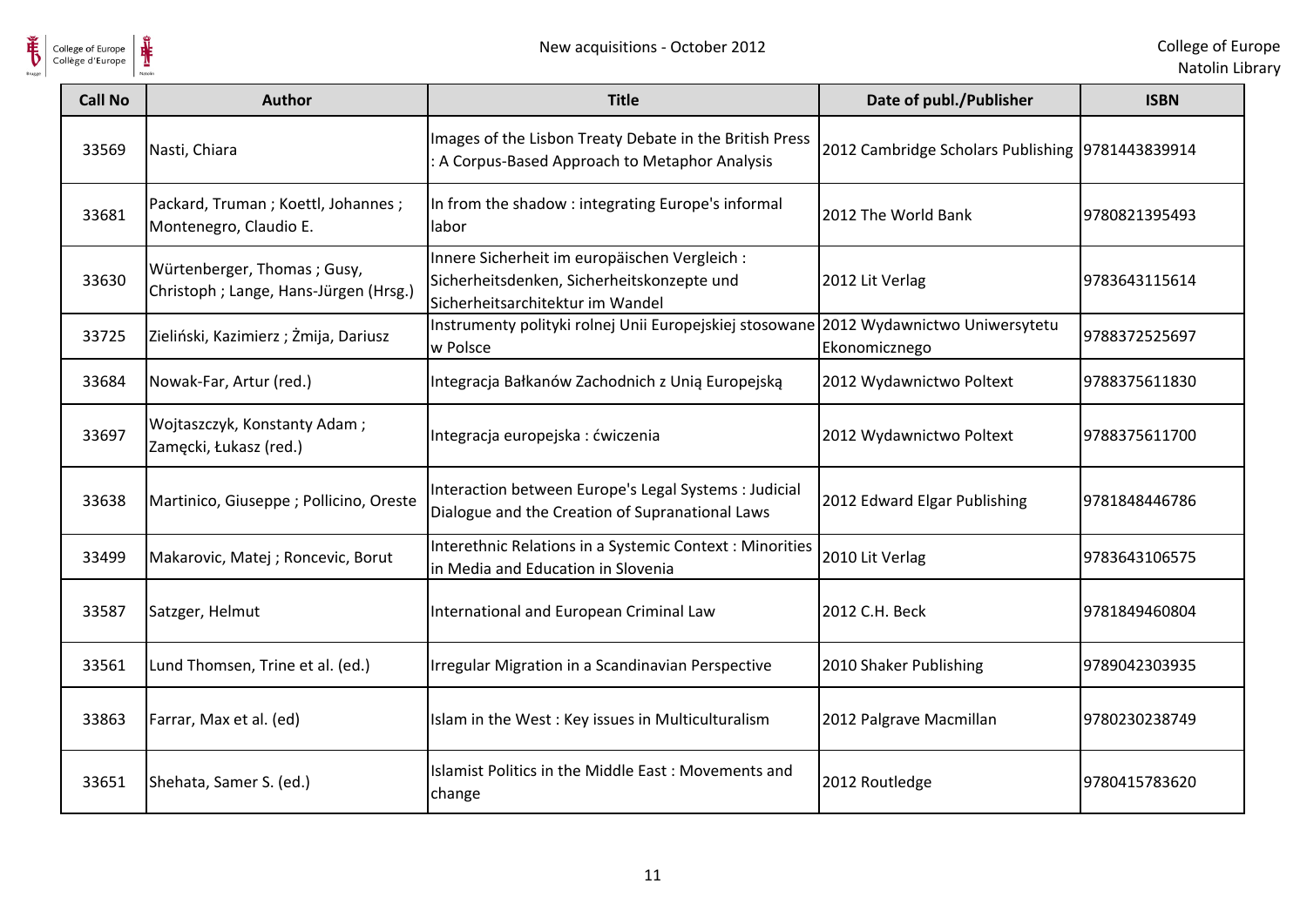

| <b>Call No</b> | <b>Author</b>                                          | <b>Title</b>                                                                                                       | Date of publ./Publisher                          | <b>ISBN</b>   |
|----------------|--------------------------------------------------------|--------------------------------------------------------------------------------------------------------------------|--------------------------------------------------|---------------|
| 33696          | Bookstaber, Richard M.                                 | Jak stworzyliśmy demona: Rynki, fundusze<br>hedgingowe i ryzyko innowacji finansowych                              | 2012 Kurhaus Publishing Kurhaus<br>Media         | 9788393291977 |
| 33729          | Drab-Kurowska, Anna et al.                             | Jak zakładać przedsiębiorstwa w krajach europejskich :<br>praktyczny poradnik z przykładami                        | 2012 CeDeWu                                      | 9788375562651 |
| 33854          | Ahmed, Akbar                                           | Journey into Islam: The Crisis of Globalization                                                                    | 2007 Brookings Institution Press                 | 9780815701316 |
| 33570          | Bakar, Ayhan                                           | Justice and Home Affairs: Impact of the European<br>Union on the Internal Security of Turkey                       | 2012 Cambridge Scholars Publishing 9781443840149 |               |
| 33410          | Zimmermann, Hubert; Dür, Andreas<br>(ed.)              | Key Controversies in European Integration                                                                          | 2012 Palgrave Macmillan                          | 9781137006141 |
| 33682          | Taubman, William                                       | Khrushchev: The Man and His Era                                                                                    | 2004 WW Norton & Company                         | 0393324842    |
| 33727          | Kucharski, Marcin                                      | Koncepcja flexicurity a elastyczne formy zatrudnienia<br>na polskim rynku pracy                                    | 2012 Elipsa                                      | 9788371510885 |
| 33728          | Graczyk, Andrzej (red.)                                | Kryzys a rozwój zrównoważony rolnictwa i energetyki                                                                | 2011 Wydawnictwo Uniwersytetu<br>Ekonomicznego   | 9788376951430 |
| 33712          | Graczyk, Andrzej (red.)                                | Kształtowanie zrównoważonego rozwoju w reakcji na<br>kryzys globalny                                               | 2011 Wydawnictwo Uniwersytetu<br>Ekonomicznego   | 9788376951270 |
| 33789          | Réveillard, Christophe                                 | La construction européenne                                                                                         | 2012 Ellipses                                    | 9782729873523 |
| 33783          | Flavier, Hugo                                          | La contribution des relations extérieures à la<br>construction de l'ordre constitutionnel de l'Union<br>européenne | 2012 Bruylant                                    | 9782802736035 |
| 33797          | Yakemtchouk, Romain                                    | La diplomatie russe : De Pierre le Grand à Vladimir<br>Poutine                                                     | 2012 L'Harmattan                                 | 9782296967250 |
| 33790          | Le Theule, François-Gilles ; Leprêtre,<br>Julie (dir.) | La fonction publique européenne                                                                                    | 2012 Ecole nationale<br>d'administration         | 9782111291546 |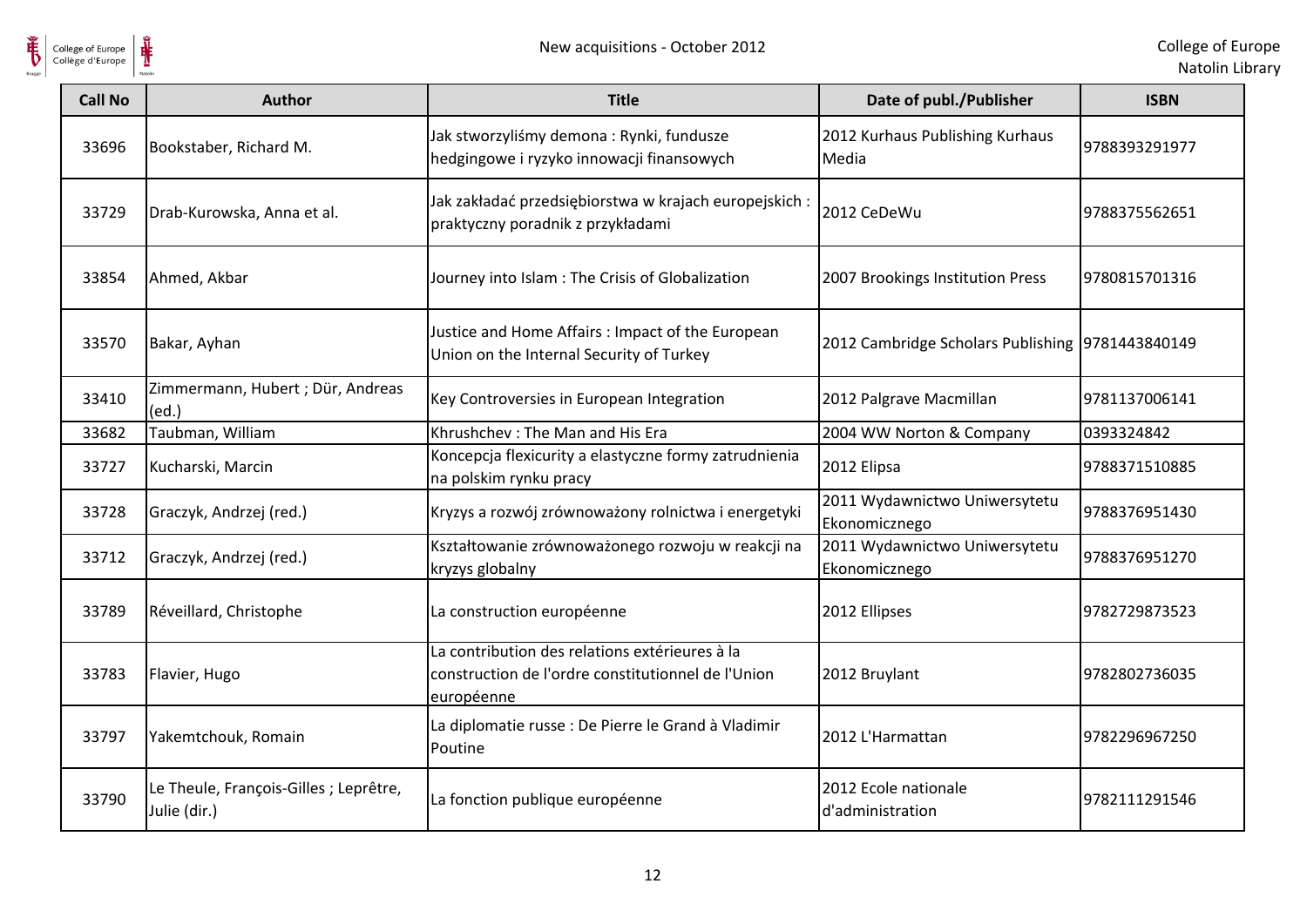

| <b>Call No</b> | Author                                           | <b>Title</b>                                                                             | Date of publ./Publisher                                                                   | <b>ISBN</b>   |
|----------------|--------------------------------------------------|------------------------------------------------------------------------------------------|-------------------------------------------------------------------------------------------|---------------|
| 33802          | Jalabert, Laurent (ed.)                          | La France et la Russie : regards diplomatiques (XVIIe-<br>XXIe siècle)                   | 2012 Presses Universitaires de<br>Rennes, Réseau des universités de<br>l'Ouest atlantique | 9782753519763 |
| 33788          | Moreau, Xavier                                   | La nouvelle Grande Russie : de l'effondrement de<br>l'URSS au retour de Vladimir Poutine | 2012 Ellipses                                                                             | 9782729873516 |
| 33860          | Buhler, Pierre                                   | La puissance au XXIe siècle : les nouvelles définitions<br>du monde                      | 2011 CNRS Editions                                                                        | 9782271072580 |
| 33861          | Buhler, Pierre                                   | La puissance au XXIe siècle : les nouvelles définitions<br>du monde                      | 2011 CNRS Editions                                                                        | 9782271072580 |
| 33804          | Delwit, Pascal                                   | La vie politique en Belgique de 1830 à nos jours                                         | 2012 Editions de l'Université de<br><b>Bruxelles</b>                                      | 9782800415215 |
| 33803          | Bance, Philippe (dir.)                           | L'action publique dans la crise : Vers un renouveau en<br>France et en Europe ?          | 2012 Publications de l'Université de<br>Rouen et du Havre                                 | 9782877755702 |
| 33785          | Houillon, Grégory                                | Le lobbying en droit public                                                              | 2012 Bruylant                                                                             | 9782802736875 |
| 33791          | Charléty, Véronique ; Mangenot,<br>Michel (dir.) | Le système présidentiel de l'Union européenne après<br>Lisbonne                          | 2011 Ecole nationale<br>d'administration                                                  | 9782111291553 |
| 33858          | Severino, Jean-Michel; Ray, Olivier              | Le temps de l'Afrique                                                                    | 2010 Odile Jacob                                                                          | 9782738123275 |
| 33859          | Severino, Jean-Michel; Ray, Olivier              | Le temps de l'Afrique                                                                    | 2010 Odile Jacob                                                                          | 9782738123275 |
| 33787          | Dévoluy, Michel                                  | L'euro est-il un échec ?                                                                 | 2012 La documentation française                                                           | 9782110088864 |
| 33652          | Phillips, David L.                               | Liberating Kosovo: Coercive diplomacy and U.S.<br>intervention                           | 2012 MIT Press                                                                            | 9780262018449 |
| 33649          | Oakes, John                                      | Libya: The History of Gaddafi's Pariah State                                             | 2011 The History Press                                                                    | 9780752464121 |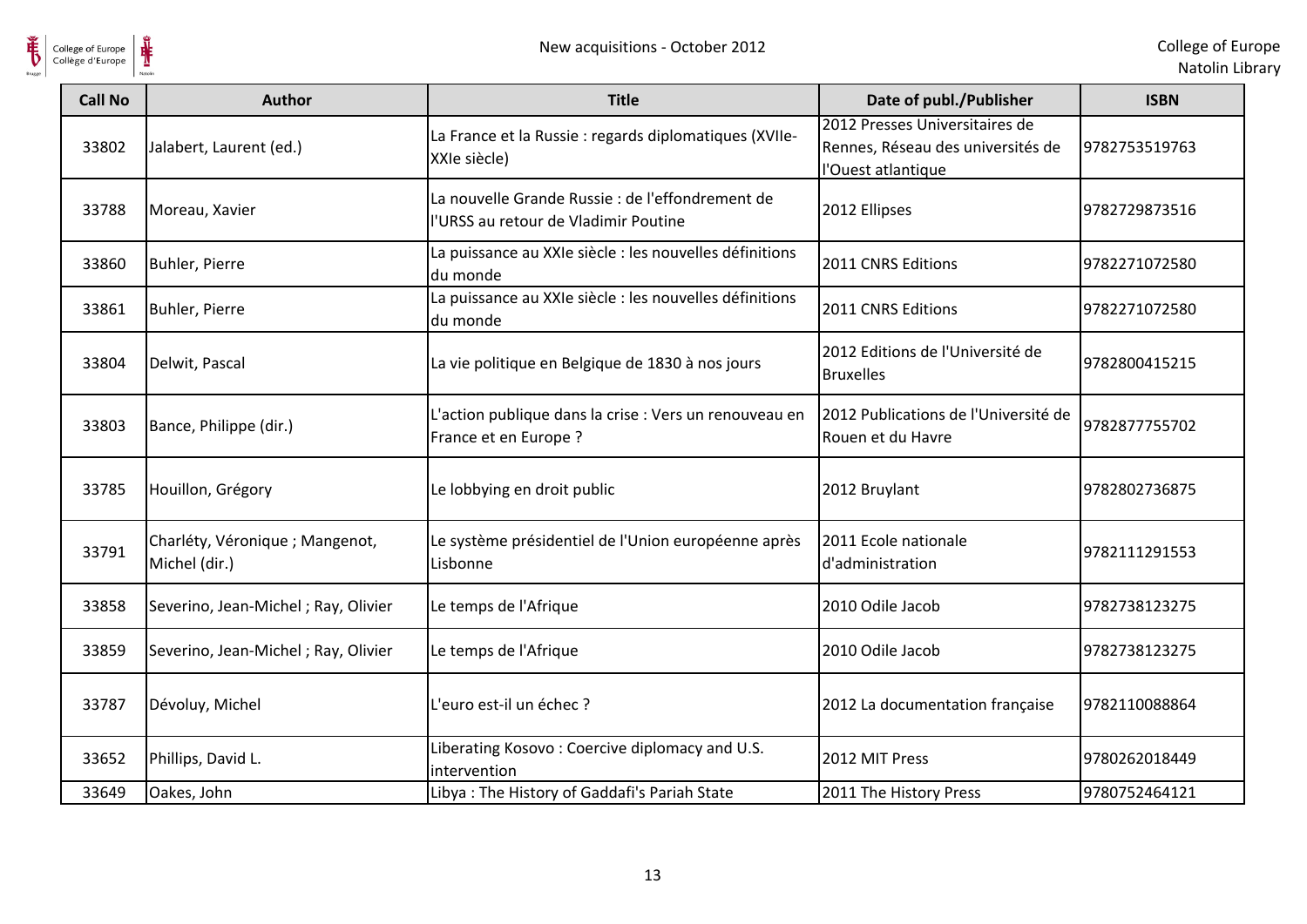

| <b>Call No</b> | <b>Author</b>                                                  | <b>Title</b>                                                                                                                                                                                                             | Date of publ./Publisher            | <b>ISBN</b>   |
|----------------|----------------------------------------------------------------|--------------------------------------------------------------------------------------------------------------------------------------------------------------------------------------------------------------------------|------------------------------------|---------------|
| 33571          | Riddell, Sheila; Markowitsch, Jörg;<br>Weedon, Elisabet (eds.) | Lifelong Learning in Europe : Equity and efficiency in<br>the balance                                                                                                                                                    | 2012 Policy Press                  | 9781447300137 |
| 33698          | Rajan, Raghuram G.                                             | Linie uskoku: Ukryte rysy, które wciąż zagrażają<br>światowej gospodarce /                                                                                                                                               | 2012 Kurhaus Publishing            | 9788393578009 |
| 33780          | Hubac, Camille                                                 | L'Union européenne : Des clés pour comprendre                                                                                                                                                                            | 2012 Argos                         | 9782366140002 |
| 33748          | Mirak-Weissbach, Muriel                                        | Madmen at the Helm: Pathology and Politics in the<br><b>Arab Spring</b>                                                                                                                                                  | 2012 Ithaca Press                  | 9780863724541 |
| 33535          | Emling, Shelley                                                | Marie Curie and her daughters : the private lives of<br>science's first family                                                                                                                                           | 2012 Palgrave Macmillan            | 9780230115712 |
| 33500          | Ehlers, Peter ; Lagoni, Rainer (ed.)                           | Maritime Policy of the European Union and Law of the<br>Sea                                                                                                                                                              | 2008 Lit Verlag                    | 9783825804930 |
| 33869          | Scarpellini, Emanuela                                          | Material Nation: A consumer's history of modern Italy 2011 Oxford University Press                                                                                                                                       |                                    | 9780199589579 |
| 33524          | Franklin, Daniel; Andrews, John (ed.)                          | Megachange: the world in 2050                                                                                                                                                                                            | 2012 Profile Books / The Economist | 9781846685859 |
| 33799          | De Grove-Valdeyron, Nathalie;<br>Blanquet, Marc (ed.)          | Mélanges en l'honneur du professeur Joël Molinier                                                                                                                                                                        | 2012 LGDJ-Lextenso éditions        | 9782275037165 |
| 33724          | Zieliński, Jarosław                                            | Metodologia pracy naukowej                                                                                                                                                                                               | 2012 Oficyna Wydaw. ASPRA-JR       | 9788375453645 |
| 33639          | <b>Green Cross International</b>                               | Mikhail Gorbachev: Prophet of Change: From the Cold<br>War to a Sustainable World                                                                                                                                        | 2011 Clairview Books               | 9781905570317 |
| 33723          | Karsten, Frank; Beckman, Karel                                 | Mity i grzechy demokracji : zamiast prowadzić nas do<br>solidarności społecznej, prosperity i wolności,<br>demokracja doprowadza do konfliktów społecznych,<br>nieokiełzanych wydatków rządowych oraz tyranii<br>państwa | 2012 Fijor Publishing              | 9788389812841 |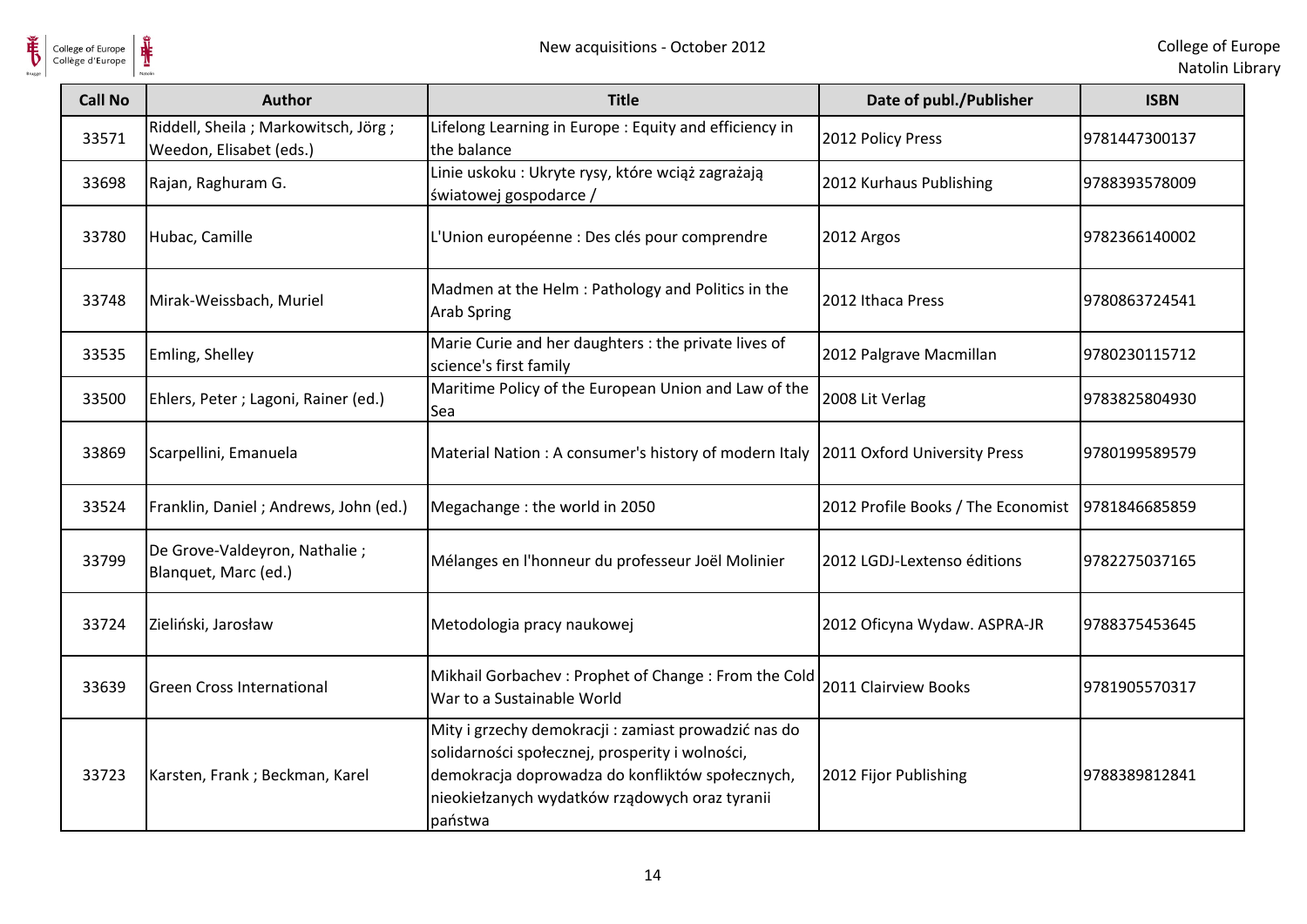

| <b>Call No</b> | <b>Author</b>                                  | <b>Title</b>                                                                                                                                                                                                           | Date of publ./Publisher                                                        | <b>ISBN</b>   |
|----------------|------------------------------------------------|------------------------------------------------------------------------------------------------------------------------------------------------------------------------------------------------------------------------|--------------------------------------------------------------------------------|---------------|
| 33765          | Clarke, Peter                                  | Mr Churchill's Profession : Statesman, Orator, Writer                                                                                                                                                                  | 2012 Bloomsbury Publishing PLC                                                 | 9781408818879 |
| 33870          | Seymour, Michel; Gagnon, Alain (ed.)           | Multinational federalism : problems and prospects                                                                                                                                                                      | 2012 Palgrave Macmillan                                                        | 9780230337114 |
| 33645          | Rankin, George T. ; Cowen, Kenneth M.<br>(ed.) | Muslims in Europe : integration and counter-<br>extremism efforts                                                                                                                                                      | 2012 Nova Science Publishers                                                   | 9781619422742 |
| 33694          | Grott, Bogumił; Grott, Olgierd (red.)          | Nacjonalizmy różnych narodów: perspektywa<br>politologiczno-religioznawcza                                                                                                                                             | 2012 Księgarnia Akademicka                                                     | 9788376381329 |
| 33722          | Friedman, George                               | Następna dekada: Gdzie byliśmy i dokąd zmierzamy                                                                                                                                                                       | 2012 Wydawnictwo Literackie                                                    | 9788308048733 |
| 33507          | Milzow, Katrin                                 | National Interests and European Integration :<br>Discourse and Politics of Blair, Chirac and Schröder                                                                                                                  | 2012 Palgrave Macmillan                                                        | 9780230347731 |
| 33585          | Vetik, Raivo (ed.)                             | Nation-Building in the Context of Post-Communist<br>Transformation and Globalization The Case of Estonia                                                                                                               | 2012 Peter Lang                                                                | 9783631635247 |
| 33739          | Szymczyński, Tomasz (red.)                     | Negocjowanie granic: od "UE-15" do "UE-27" :<br>rozszerzenie wschodnie Unii Europejskiej : praca<br>zbiorowa. Cz. 1, "Grupa Luksemburska" (2004) -<br>Estonia, Polska, Republika Czeska, Słowenia, Węgry,<br>Cypr w UE | 2009 Wydawnictwo Naukowe<br>Wydziału Nauk Politycznych i<br>Dziennikarstwa UAM | 9788360677636 |
| 33740          | Szymczyński, Tomasz (red.)                     | Negocjowanie granic: od "UE-15" do "UE-27" :<br>rozszerzenie wschodnie Unii Europejskiej : praca<br>zbiorowa. Cz. 2, "Grupa Helsińska" (2004-2007) - Litwa<br>Łotwa, Słowacja, Malta, Bułgaria, Rumunia w UE           | 2009 Wydawnictwo Naukowe<br>Wydziału Nauk Politycznych i<br>Dziennikarstwa UAM | 9788360677643 |
| 33730          | Struck, Bernhard                               | Nie Zachód, nie Wschód: Francja i Polska w oczach<br>niemieckich podróżnych w latach 1750-1850                                                                                                                         | 2012 Wydawnictwo Neriton:<br>Muzeum Historii Polski                            | 9788375432237 |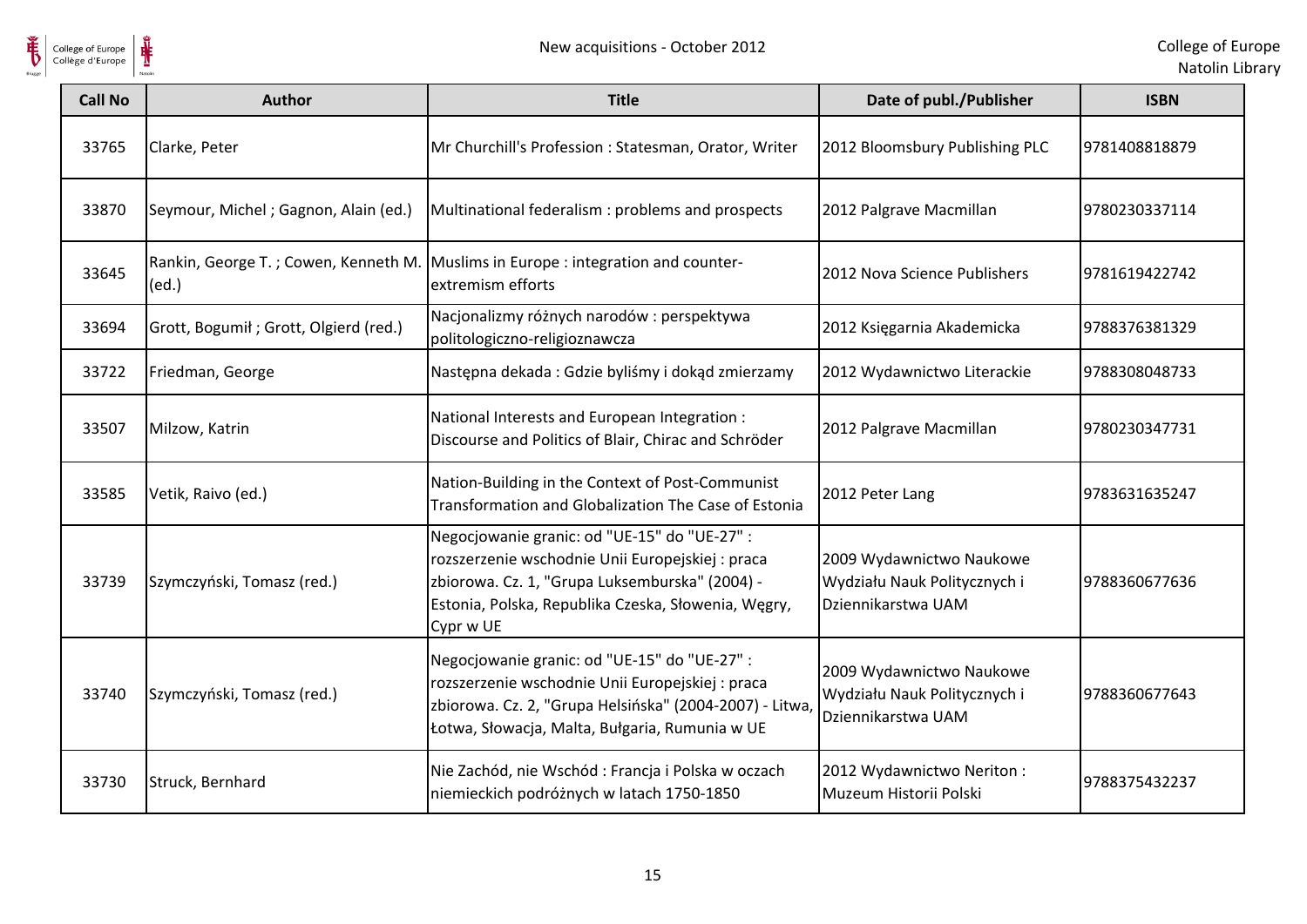

| <b>Call No</b> | <b>Author</b>                                                       | <b>Title</b>                                                                                 | Date of publ./Publisher                          | <b>ISBN</b>   |
|----------------|---------------------------------------------------------------------|----------------------------------------------------------------------------------------------|--------------------------------------------------|---------------|
| 33731          | Weitz, Eric D.                                                      | Niemcy weimarskie : nadzieje i tragedia                                                      | 2011 Wydawnictwo Uniwersytetu<br>Jagiellońskiego | 9788323331599 |
| 33766          | Rice, Condoleezza                                                   | No Higher Honour: A Memoir of My Years in<br>Washington                                      | 2011 Simon & Schuster                            | 9780857208088 |
| 33526          | Fest, Joachim                                                       | Not Me: Memoirs of a German Childhood                                                        | 2012 Atlantic Books                              | 9781843549314 |
| 33582          | Scott-Smith, Giles (ed.)                                            | Obama, US Politics, and Transatlantic Relations:<br>Change or Continuity?                    | 2012 P.I.E. Peter Lang                           | 9789052018768 |
| 33606          | Havel, Václav                                                       | Open Letters: Selected Prose: 1965-1990                                                      | 1991 Faber and Faber                             | 9780571165216 |
| 33605          | Havel, Václav                                                       | Open Letters: Selected Prose: 1965-1990                                                      | 1991 Faber and Faber                             | 9780571165216 |
| 33719          | Sloterdijk, Peter                                                   | Pogarda mas : Szkic o walkach kulturowych we<br>współczesnym społeczeństwie                  | 2012 Aletheia                                    | 9788361182948 |
| 33720          | Maśluk-Meller, Mikołaj et al. (red.)                                | Polacy i Niemcy wspólnie w integrującej się Europie :<br>Szanse i wyzwania                   | 2012 Księgarnia Akademicka                       | 9788376382050 |
| 33721          | Klatt, Małgorzata                                                   | Poland and eurpeanization 2004-2010                                                          | 2012 Scholar Publishing House                    | 9788373835689 |
| 33501          | Fischer, Heinz-Dietrich                                             | Political Caricatures on Global Issues : Pulitzer Prize<br><b>Winning Editorial Cartoons</b> | 2012 Lit Verlag                                  | 9783643902221 |
| 33640          | Byrne, Elaine A.                                                    | Political Corruption in Ireland 1922 - 2010 : A Crooked<br>Harp?                             | 2012 Manchester University Press                 | 9780719086885 |
| 33572          | Halliday, Fred                                                      | Political Journeys: The open Democracy Essays                                                | 2012 Yale University Press                       | 9780300180268 |
| 33752          | Gaffney, John                                                       | Political leadership in France : from Charles de Gaulle<br>to Nicholas Sarkozy               | 2012 Palgrave Macmillan                          | 9780230360372 |
| 33767          | Gabriel, Oscar W.; Keil, Silke I.;<br>Kerrouche, Eric (ed.)         | Political Participation in France and Germany                                                | 2012 ECPR Press                                  | 9781907301315 |
| 33537          | Ostrow, Joel M. (ed.)                                               | Politics in Russia : A Reader                                                                | 2013 Sage Publications                           | 9781608716500 |
| 33711          | Sokołowski, Jerzy; Sosnowski, Michał;<br>Żabiński, Arkadiusz (red.) | Polityka ekonomiczna                                                                         | 2012 Wydawnictwo Uniwersytetu<br>Ekonomicznego   | 9788376952093 |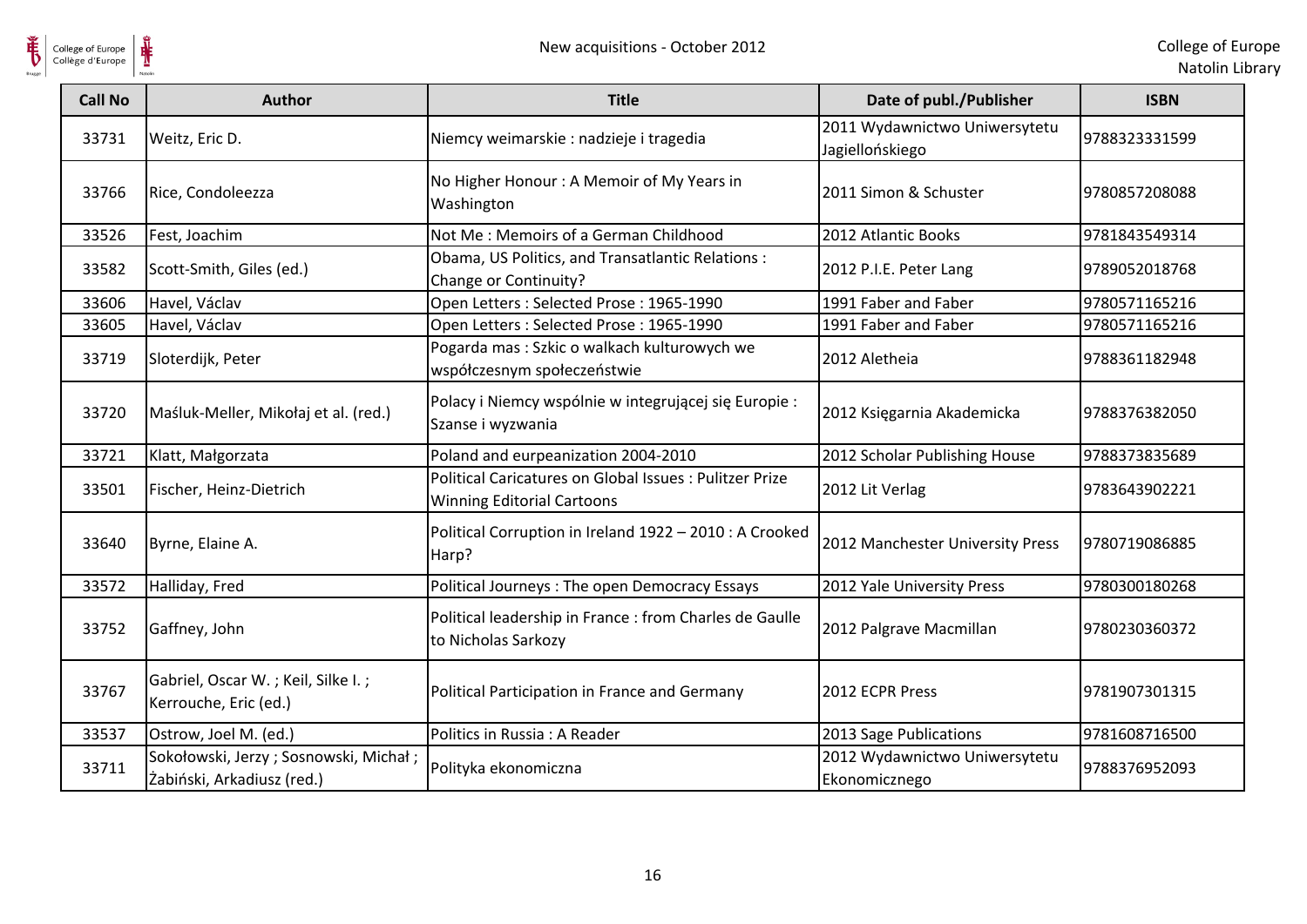

| <b>Call No</b> | <b>Author</b>                                                    | <b>Title</b>                                                                                                                                                                      | Date of publ./Publisher                                                     | <b>ISBN</b>   |
|----------------|------------------------------------------------------------------|-----------------------------------------------------------------------------------------------------------------------------------------------------------------------------------|-----------------------------------------------------------------------------|---------------|
| 33718          | Paterek, Anna                                                    | Polityka europejska Niemiec : debata wokół reformy i<br>poszerzenia Unii Europejskiej                                                                                             | 2011 Krakowskie Towarzystwo<br>Edukacyjne: Oficyna Wydawnicza<br><b>AFM</b> | 9788375711929 |
| 33717          | Jóźwik, Bartosz; Sagan, Mariusz;<br>Stępniewski, Wojciech (red.) | Polityka spójności Unii Europejskiej: doświadczenia,<br>wnioski i rekomendacja na lata 2014-2020. Tom 1,<br>Wybrane problemy realizacji polityki spójności w Unii<br>Europejskiej | 2012 Wydawnictwo KUL                                                        | 9788377024751 |
| 33771          | White, Stephen ; Moore, Cerwyn (ed.)                             | Post-soviet politics. Vol. 1, From the USSR to a<br>postcommunist Russia                                                                                                          | 2012 Sage                                                                   | 9781446208090 |
| 33772          | White, Stephen ; Moore, Cerwyn (ed.)                             | Post-soviet politics. Vol. 2, Citizens and politics                                                                                                                               | 2012 Sage                                                                   | 9781446208090 |
| 33773          | White, Stephen ; Moore, Cerwyn (ed.)                             | Post-soviet politics. Vol. 3, Polity, economy and society 2012 Sage                                                                                                               |                                                                             | 9781446208090 |
| 33774          | White, Stephen ; Moore, Cerwyn (ed.)                             | Post-soviet politics. Vol. 4, Foreign relations                                                                                                                                   | 2012 Sage                                                                   | 9781446208090 |
| 33716          | Hakenberg, Waltraud                                              | Prawo europejskie                                                                                                                                                                 | 2012 Wydawnictwo C. H. Beck                                                 | 9788325503635 |
| 33834          | Dupleix, Dorothée ; Mègre, Bruno                                 | Production écrite : niveaux B1-B2 du Cadre européen<br>commun de référence                                                                                                        | 2007 Didier                                                                 | 9782278058266 |
| 33835          | Dupleix, Dorothée ; Mègre, Bruno                                 | Production écrite : niveaux B1-B2 du Cadre européen<br>commun de référence                                                                                                        | 2007 Didier                                                                 | 9782278058266 |
| 33837          | Causa, Mariella ; Mègre, Bruno                                   | Production écrite : niveaux C1-C2 du Cadre européen<br>commun de référence                                                                                                        | 2008 Dider                                                                  | 9782278060887 |
| 33836          | Causa, Mariella ; Mègre, Bruno                                   | Production écrite : niveaux C1-C2 du Cadre européen<br>commun de référence                                                                                                        | 2008 Dider                                                                  | 9782278060887 |
| 33715          | Kuźniak, Brygida                                                 | Przestrzeń operacyjna prawa międzynarodowego<br>publicznego: perspektywa polska                                                                                                   | 2012 Wydawnictwo C. H. Beck                                                 | 9788325544126 |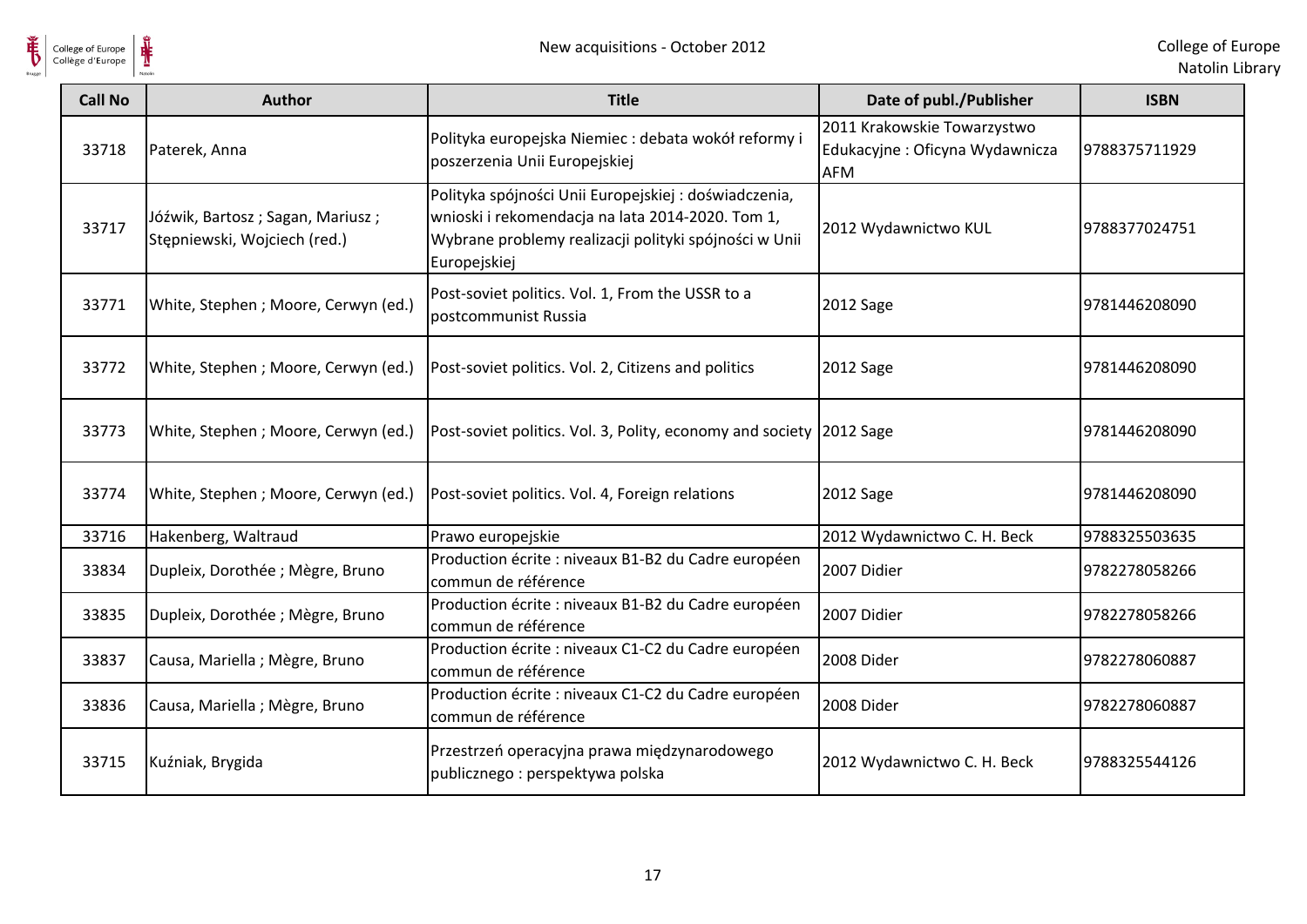

| <b>Call No</b> | Author                                      | <b>Title</b>                                                                                                                 | Date of publ./Publisher                                                       | <b>ISBN</b>                    |
|----------------|---------------------------------------------|------------------------------------------------------------------------------------------------------------------------------|-------------------------------------------------------------------------------|--------------------------------|
| 33487          | Majewski, Jerzy S.; Urzykowski,<br>Tomasz   | Przewodnik po powstańczej Warszawie                                                                                          | 2012 Świat Książki                                                            | 9788327300911                  |
| 33777          | Lescot, Christophe                          | Questions européennes 2012-2013 en QCM                                                                                       | 2011 Ellipses                                                                 | 9782729870645                  |
| 33633          | Seib, Philip                                | Real-time diplomacy: politics and power in the social<br>media era                                                           | 2012 Palgrave Macmillan                                                       | 9780230339439                  |
| 33527          | Finke, Daniel et al.                        | Reforming the European Union : realizing the<br>impossible                                                                   | 2012 Princeton University Press                                               | 9780691153933                  |
| 33595          | German, Tracey                              | Regional Cooperation in the South Caucasus: Good<br><b>Neighbours or Distant Relatives?</b>                                  | 2012 Ashgate                                                                  | 9781409407218                  |
| 33502          | Grzechnik, Marta                            | Regional Histories and Historical Regions: The Concept<br>of the Baltic Sea Region in Polish and Swedish<br>Historiographies | 2012 Peter Lang                                                               | 9783631631720                  |
| 33653          | Szajkowska, Anna                            | Regulating food law: Risk analysis and the<br>precautionary principle as general principles of EU food<br>law                | 2012 Wageningen Academic<br>Publishers                                        | 9789086861941                  |
| 33555          | Hatzopoulos, Vassilis                       | Regulating services in the European Union                                                                                    | 2012 Oxford University Press                                                  | 9780199572663                  |
| 33732          | Borkowski, Paweł Janusz; Zamęcki,<br>Łukasz | Relacje Unia Europejska - Chińska Republika Ludowa:<br>Uwarunkowania wewnętrzne i międzynarodowe                             | 2011 Wydział Dziennikarstwa i Nauk<br>Politycznych. Uniwersytet<br>Warszawski | 9788363183219<br>9788375453157 |
| 33726          | Milanowska, Dorota                          | Renty strukturalne jako instrument prawny wspólnej<br>polityki rolnej Unii Europejskiej                                      | 2012 LexisNexis                                                               | 9788378064503                  |
| 33580          | Wangler, Alexandra                          | Rethinking History, Reframing Identity: Memory,<br>Generations, and the Dynamics of National Identity in<br>Poland           | 2012 Springer VS                                                              | 9783531192253                  |
| 33641          | Confino, Michael                            | Russia before the "Radiant Future" : Essays in Modern<br>History, Culture, and Society                                       | 2011 Berghahn Books                                                           | 9781845457617                  |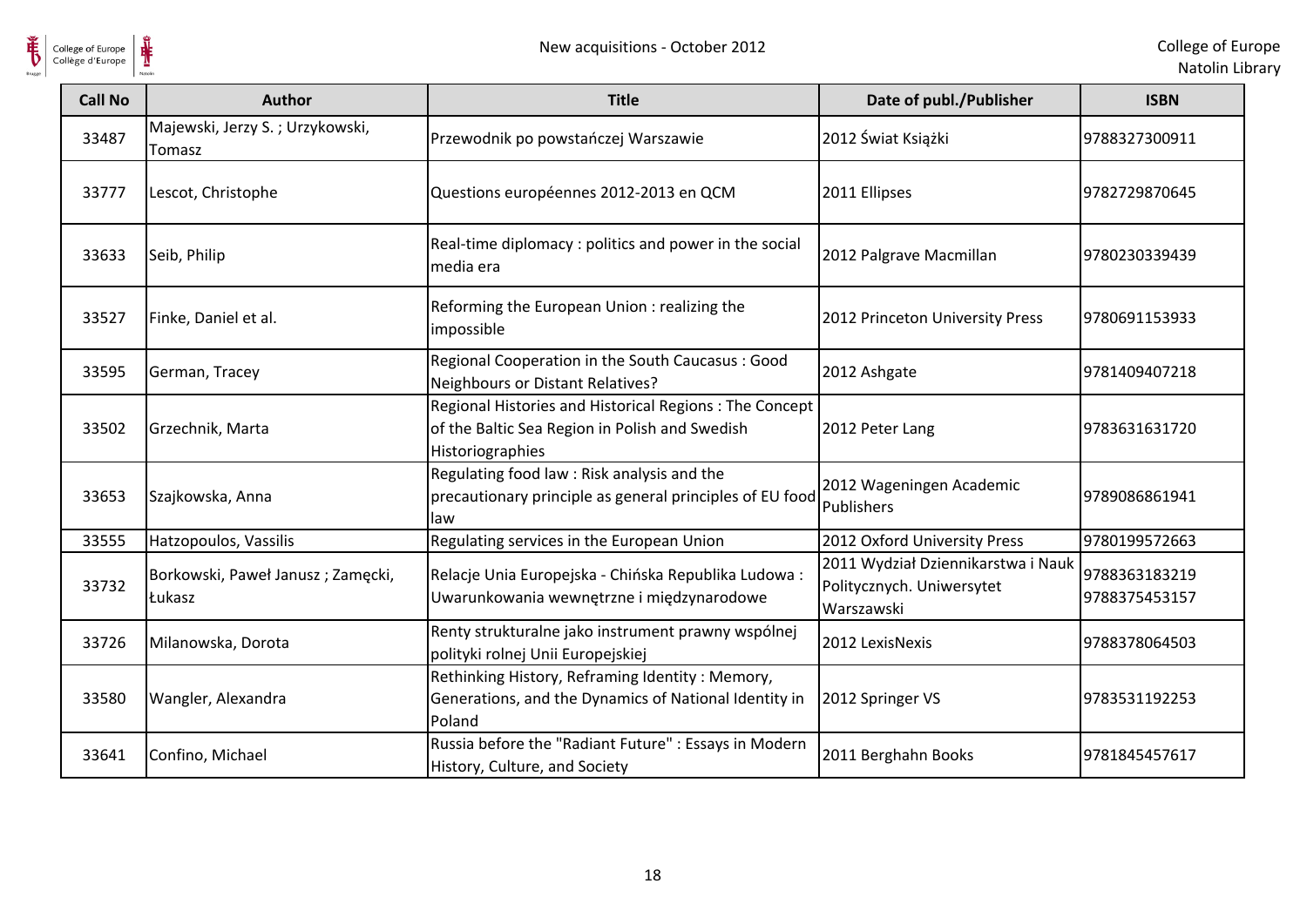

| <b>Call No</b> | <b>Author</b>                                    | <b>Title</b>                                                                                                                                                                                    | Date of publ./Publisher                                   | <b>ISBN</b>   |
|----------------|--------------------------------------------------|-------------------------------------------------------------------------------------------------------------------------------------------------------------------------------------------------|-----------------------------------------------------------|---------------|
| 33503          | Viëtor, Marcel                                   | Russian Foreign Policy between Security and<br>Economics: Exporting Gas and Arms to Belarus and<br>China 1990 - 2008                                                                            | 2009 Lit Verlag                                           | 9783643104144 |
| 33758          | King, David                                      | Russian revolutionary posters : from civil war to<br>socialist realism, from bolshevism to the end of<br>stalinism                                                                              | 2012 Tate Publishing                                      | 9781849760195 |
| 33602          | Taras, Ray (ed.)                                 | Russia's identity in international relations : images,<br>perceptions, misperceptions                                                                                                           | 2013 Routledge                                            | 9780415520584 |
| 33642          | Norris, Stephen M.; Sunderland,<br>Willard (ed.) | Russia's People of Empire : Life Stories from Eurasia,<br>1500 to the Present                                                                                                                   | 2012 Indiana University Press                             | 9780253001764 |
| 33710          | Korzeniowska, Anna; Misterek,<br>Wojciech (red.) | Rynek finansowy i finanse przedsiębiorstw w okresie<br>zmian gospodarczych                                                                                                                      | 2011 Wydawnictwo Uniwersytetu<br>Marii Curie-Skłodowskiej | 9788377840771 |
| 33646          | McDougall, James ; Scheele, Judith<br>(ed.)      | Saharan Frontiers: Space and Mobility in Northwest<br>Africa                                                                                                                                    | 2012 Indiana University Press                             | 9780253001269 |
| 33792          | Besançon, Alain                                  | Sainte Russie                                                                                                                                                                                   | 2012 Editions de Fallois                                  | 9782877067980 |
| 33529          | Lowe, Keith                                      | Savage Continent : Europe in the Aftermath of World<br>War II                                                                                                                                   | 2012 Viking / Penguin Books                               | 9780670917464 |
| 33505          | Georgiev, Plamen K.                              | Self-Orientalization in South East Europe                                                                                                                                                       | 2012 Springer VS                                          | 9783531177588 |
| 33656          | Živković, Marko                                  | Serbian Dreambook: National Imaginary in the Time of<br>Milošević                                                                                                                               | 2011 Indiana University Press                             | 9780253223067 |
| 33531          | Parret, Laura                                    | Side effects of the modernisation of the EU<br>competition law : modernisation of EU competition<br>law as a challenge to the enforcement system of EU<br>competition law and EU law in general | 2011 Wolf Legal Publishers                                | 9789058506191 |
| 33768          | Szporer, Michael                                 | Solidarity: The Great Workers Strike of 1980                                                                                                                                                    | 2012 Lexington Books                                      | 9780739174876 |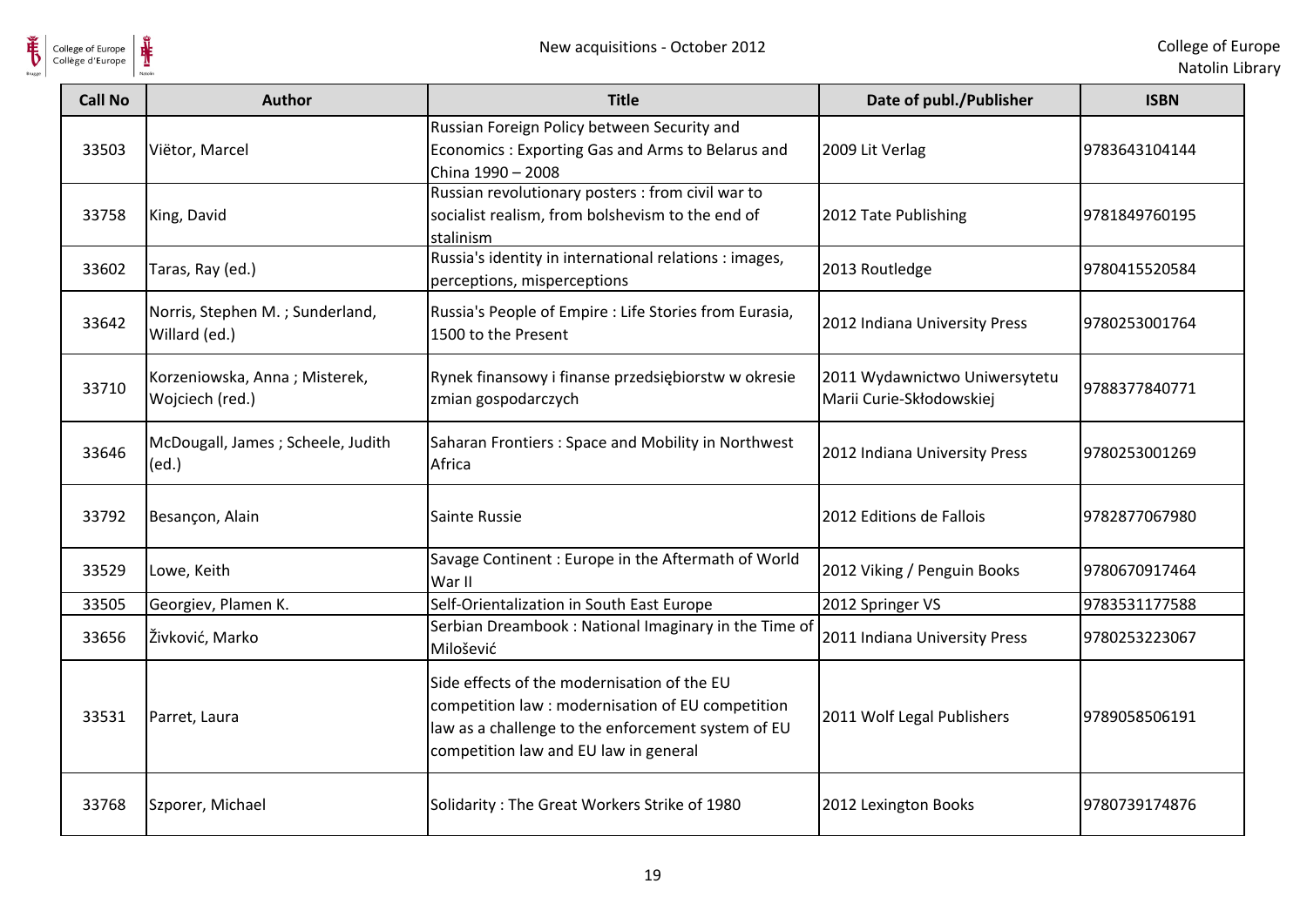

| <b>Call No</b> | <b>Author</b>                                                       | <b>Title</b>                                                                                                              | Date of publ./Publisher                               | <b>ISBN</b>   |
|----------------|---------------------------------------------------------------------|---------------------------------------------------------------------------------------------------------------------------|-------------------------------------------------------|---------------|
| 33760          | Woods, Lorna; Watson, Philippa                                      | Steiner & Woods EU Law                                                                                                    | 2012 Oxford University Press                          | 9780199641857 |
| 33759          | Woods, Lorna; Watson, Philippa                                      | Steiner & Woods EU Law                                                                                                    | 2012 Oxford University Press                          | 9780199641857 |
| 33685          | Śleszyński, Wojciech; Jodzio, Anna<br>$(\text{red.})$               | Stosunki międzynarodowe w Europie Wschodniej po<br>upadku ZSRR                                                            | 2012 Uniwersytet w Białymstoku;<br>Wydawnictwo Avalon | 9788377300718 |
| 33607          | Sword, Helen                                                        | <b>Stylish Academic Writing</b>                                                                                           | 2012 Harvard University Press                         | 9780674064485 |
| 33796          | Réveillard, Christophe                                              | Sur quelques mythes de l'Europe communautaire :<br>plaidoyer pour un retour au réel                                       | 1998 F.-X. de Guibert                                 | 2868395198    |
| 33647          | Lesch, David W.                                                     | Syria : the Fall of the House of Assad                                                                                    | 2012 Yale University Press                            | 9780300186512 |
| 33733          | Bożyk, Stanisław; Grzybowski, Marian<br>$(\text{red.})$             | Systemy ustrojowe państw współczesnych                                                                                    | 2012 Temida 2                                         | 9788362813209 |
| 33734          | Sennett, Richard                                                    | Szacunek w świecie nierówności                                                                                            | 2012 Muza                                             | 9788377582121 |
| 33692          | Włodarczyk, Włodzimierz Cezary;<br>Kowalska, Iwona; Mokrzycka, Anna | Szkice z polityki zdrowotnej Unii Europejskiej                                                                            | 2012 Wolters Kluwer                                   | 9788326407949 |
| 33735          | Szejnert, Małgorzata                                                | Śród żywych duchów                                                                                                        | 2012 Znak                                             | 9788324022120 |
| 33736          | Schlögel, Karl                                                      | Terror i marzenie: Moskwa 1937                                                                                            | 2012 Wydawnictwo Poznańskie                           | 9788371778247 |
| 33556          | Trindade, Antônio Augusto Cançado                                   | The Access of Individuals to International Justice                                                                        | 2011 Oxford University Press                          | 9780199580965 |
| 33811          | Barbé, Esther ; Herranz-Surrallés, Anna<br>(eds.)                   | The Challenge of Differentiation in Euro-<br>Mediterranean Relations : Flexible Regional<br>Cooperation or Fragmentation? | 2012 Routledge                                        | 9780415699556 |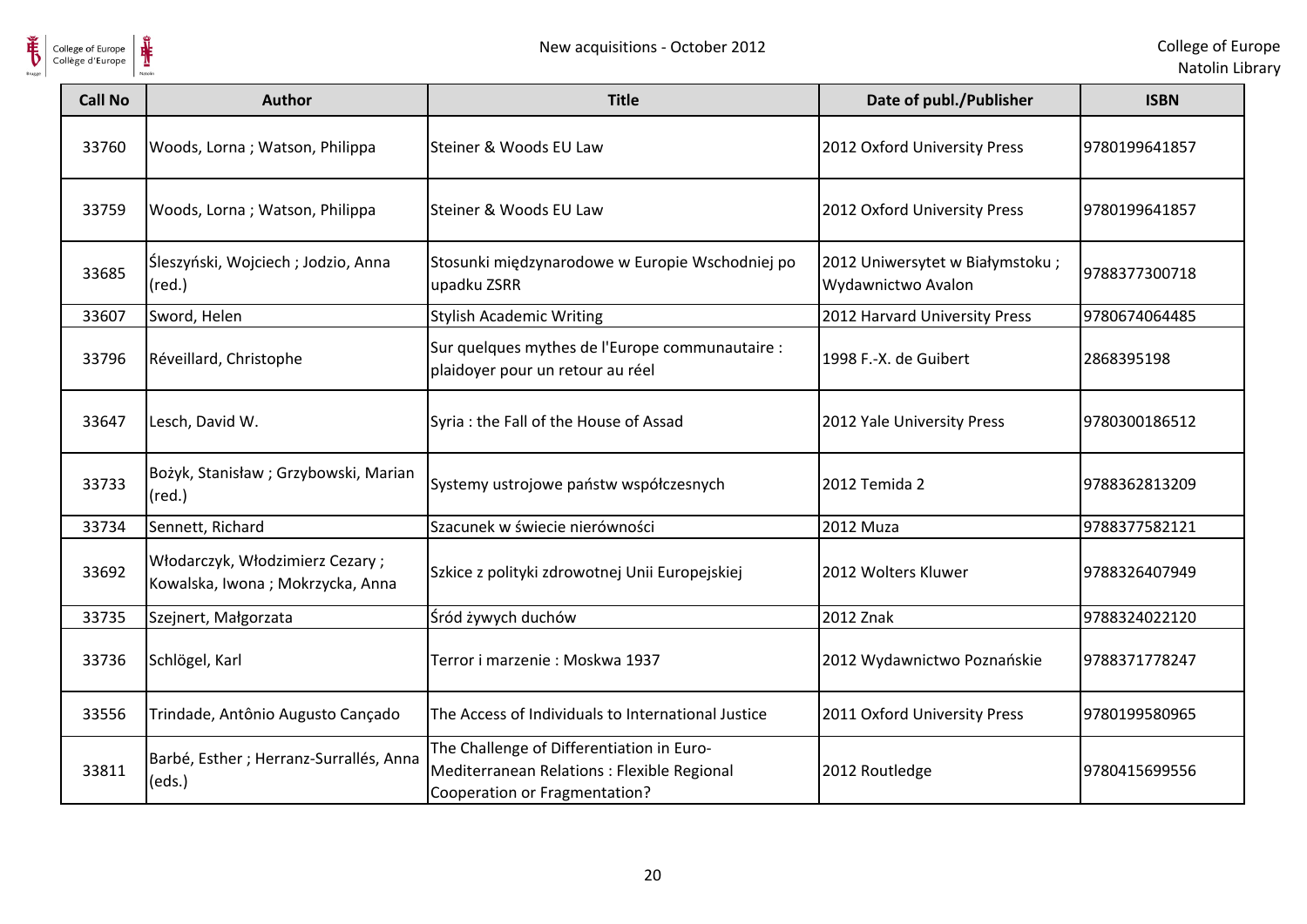

 $\frac{1}{\frac{1}{\sqrt{2}}}}$ 

| <b>Call No</b> | <b>Author</b>                                     | <b>Title</b>                                                                                                                     | Date of publ./Publisher                          | <b>ISBN</b>   |
|----------------|---------------------------------------------------|----------------------------------------------------------------------------------------------------------------------------------|--------------------------------------------------|---------------|
| 33812          | Barbé, Esther ; Herranz-Surrallés, Anna<br>(eds.) | The Challenge of Differentiation in Euro-<br>Mediterranean Relations : Flexible Regional<br><b>Cooperation or Fragmentation?</b> | 2012 Routledge                                   | 9780415699556 |
| 33536          | Keane, David; McDermott, Yvonne<br>(ed.)          | The challenge of human rights : past, present and<br>future                                                                      | 2012 Edward Elgar                                | 9780857939005 |
| 33557          | Scott, Tom                                        | The City-State in Europe, 1000-1600 : Hinterland,<br>Territory, Region                                                           | 2012 Oxford University Press                     | 9780199274604 |
| 33675          | Baldwin, Richard; Wyplosz, Charles                | The Economics of European Integration                                                                                            | 2012 McGraw-Hill Education                       | 9780077131722 |
| 33676          | Baldwin, Richard; Wyplosz, Charles                | The Economics of European Integration                                                                                            | 2012 McGraw-Hill Education                       | 9780077131722 |
| 33677          | Baldwin, Richard; Wyplosz, Charles                | The Economics of European Integration                                                                                            | 2012 McGraw-Hill Education                       | 9780077131722 |
| 33678          | Baldwin, Richard; Wyplosz, Charles                | The Economics of European Integration                                                                                            | 2012 McGraw-Hill Education                       | 9780077131722 |
| 33679          | Baldwin, Richard; Wyplosz, Charles                | The Economics of European Integration                                                                                            | 2012 McGraw-Hill Education                       | 9780077131722 |
| 33680          | Baldwin, Richard; Wyplosz, Charles                | The Economics of European Integration                                                                                            | 2012 McGraw-Hill Education                       | 9780077131722 |
| 33706          | Grzegorczyk, Filip                                | The Electricity Transmission System Operator:<br><b>Understanding EU Energy Policy</b>                                           | 2012 Wydawnictwo C.H.Beck                        | 9788325541996 |
| 33654          | Adebajo, Adekeye ; Whiteman, Kaye<br>(ed.)        | The EU and Africa: From Eurafrique to Afro-Europa                                                                                | 2012 C. Hurst & Company Publishers 9781849041713 |               |
| 33864          | Whitman, Richard G.; Wolff, Stefan<br>(ed.)       | The European Neighbourhood Policy in Perspective :<br>Context, Implementation and Impact                                         | 2012 Palgrave Macmillan                          | 9781137031235 |
| 33631          | Sepos, Angelos                                    | The Europeanization of Cyprus: Polity, Policies and<br>Politics                                                                  | 2008 Palgrave Macmillan                          | 9780230019461 |
| 33632          | Sepos, Angelos                                    | The Europeanization of Cyprus: Polity, Policies and<br>Politics                                                                  | 2008 Palgrave Macmillan                          | 9780230019461 |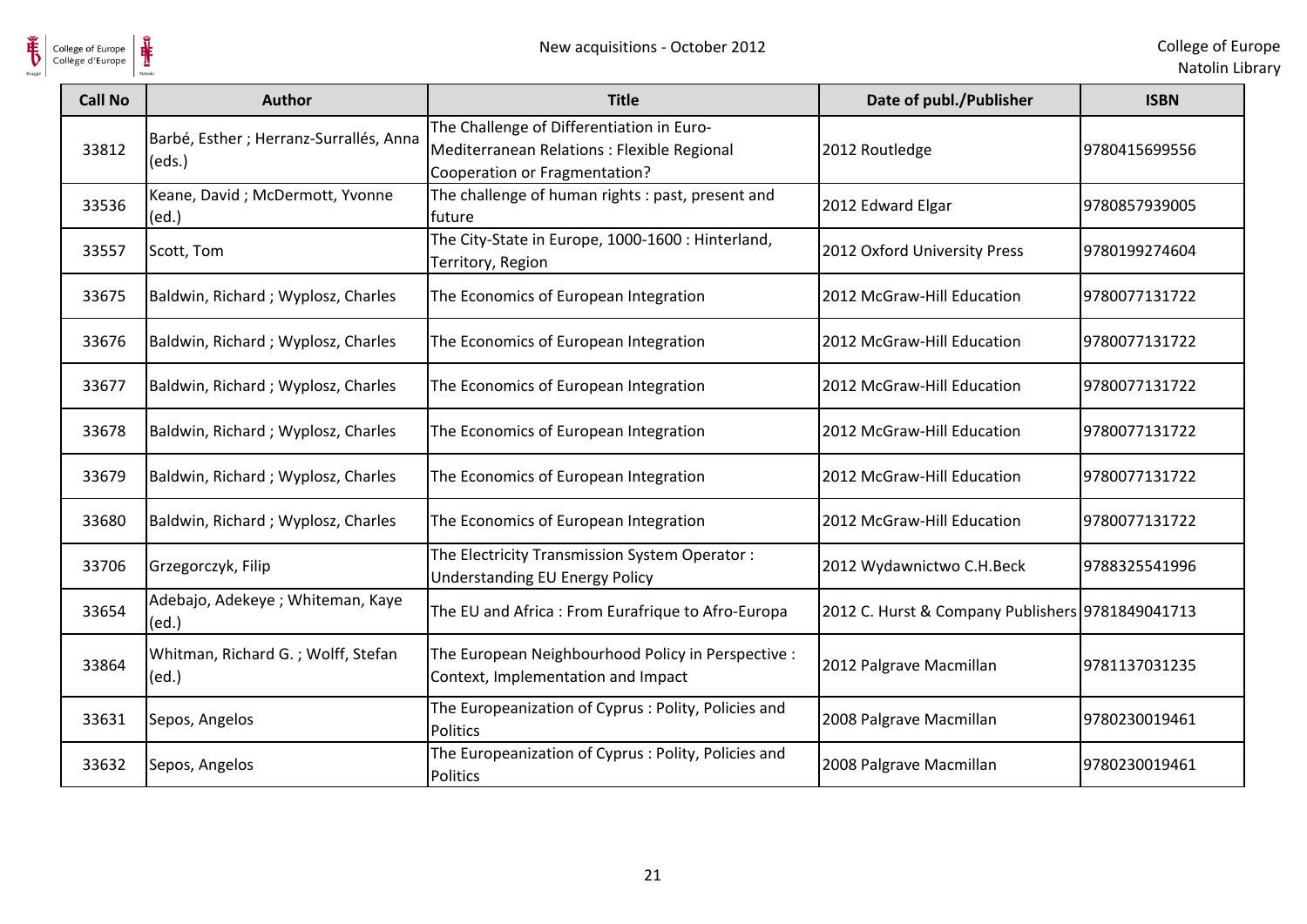



| <b>Call No</b> | <b>Author</b>                                                      | <b>Title</b>                                                                                             | Date of publ./Publisher         | <b>ISBN</b>   |
|----------------|--------------------------------------------------------------------|----------------------------------------------------------------------------------------------------------|---------------------------------|---------------|
| 33558          | Sanders, David et al. (ed.)                                        | The Europeanization of National Polities? : Citizenship<br>and Support in a Post-Enlargement Union       | 2012 Oxford University Press    | 9780199602346 |
| 33908          | Eskelinen, Heikki ; Liikanen, Ilkka ;<br>Scott, James Wesley (ed.) | The EU-Russia Borderland: New contexts for regional<br>cooperation                                       | 2013 Routledge                  | 9780415552479 |
| 33907          | Eskelinen, Heikki ; Liikanen, Ilkka ;<br>Scott, James Wesley (ed.) | The EU-Russia Borderland : New contexts for regional<br>cooperation                                      | 2013 Routledge                  | 9780415552479 |
| 33820          | Sjursen, Helene (ed.)                                              | The EU's Common Foreign and Security Policy: The<br><b>Quest for Democracy</b>                           | 2012 Routledge                  | 9780415508544 |
| 33747          | Roy, Olivier                                                       | The Failure of Political Islam                                                                           | 1994 I.B.Tauris                 | 9781850438809 |
| 33412          | Bruce, Gary                                                        | The Firm : The Inside Story of the Stasi                                                                 | 2012 Oxford University Press    | 9780199896578 |
| 33644          | Hibou, Béatrice                                                    | The Force of Obedience: The Political Economy of<br>Repression in Tunisia                                | 2011 Polity Press               | 9780745651804 |
| 33655          | Marshall, Jonathan V.                                              | The Lebanese Connection: Corruption, Civil War, and<br>the International Drug Traffic                    | 2012 Stanford University Press  | 9780804781312 |
| 33575          | Wallace, Peter G.                                                  | The Long European Reformation: Religion, Political<br>Conflict, and the Search for Conformity, 1350-1750 | 2012 Palgrave Macmillan         | 9780230574830 |
| 33523          | Ryan, Alan                                                         | The Making of Modern Liberalism                                                                          | 2012 Princeton University Press | 9780691148403 |
| 33753          | Halliday, Fred                                                     | The Middle East in International Relations : Power,<br>Politics and Ideology                             | 2012 Cambridge University Press | 9780521597418 |
| 33525          | Lutz, Fabian                                                       | The Negotiations on the Return Directive : Comments<br>and Materials                                     | 2010 Wolf Legal Publishers      | 9789058505422 |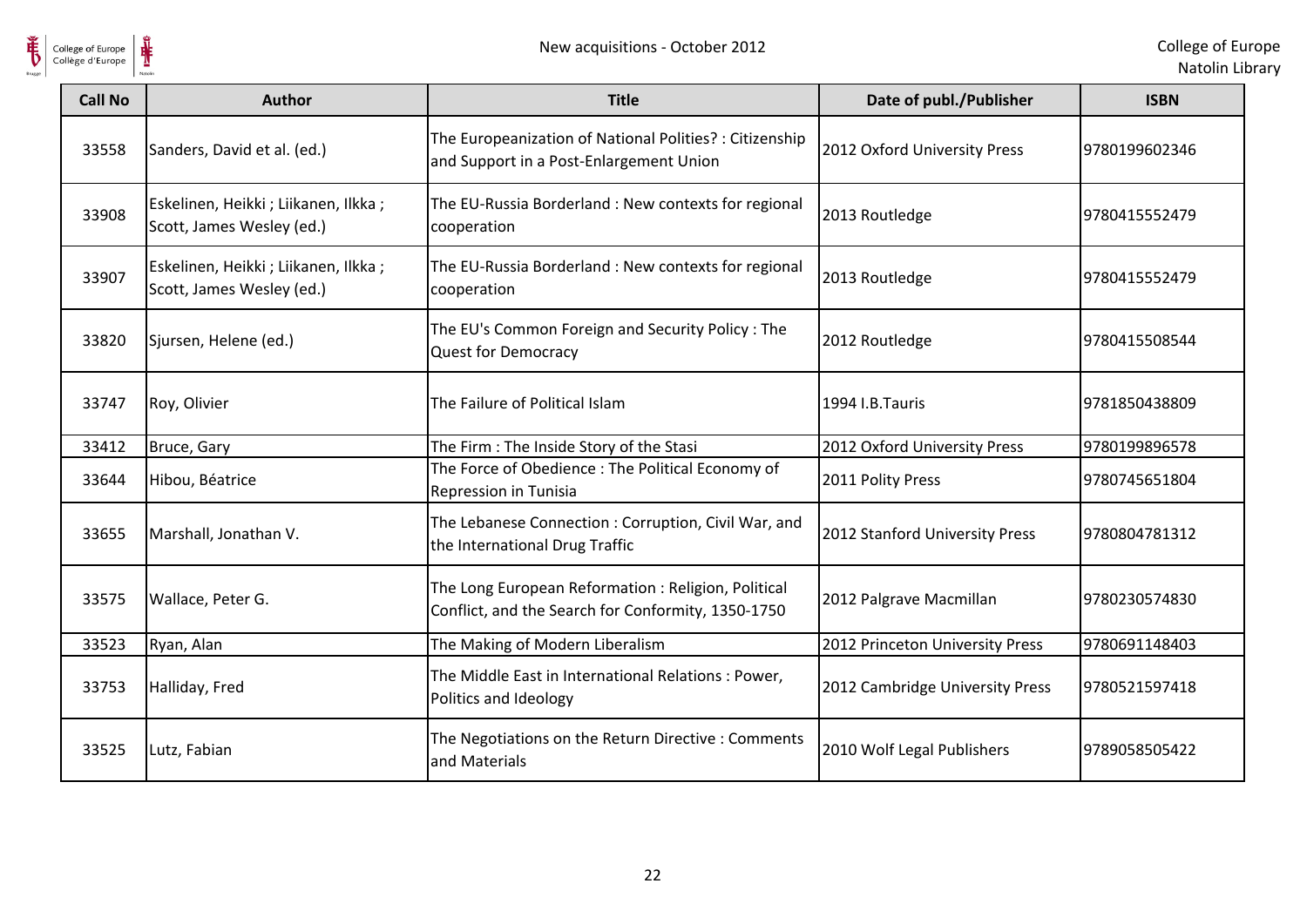

| <b>Call No</b> | <b>Author</b>                                           | <b>Title</b>                                                                                         | Date of publ./Publisher                       | <b>ISBN</b>   |
|----------------|---------------------------------------------------------|------------------------------------------------------------------------------------------------------|-----------------------------------------------|---------------|
| 33749          | Roy, Olivier                                            | The New Central Asia: Geopolitics and the Birth of<br><b>Nations</b>                                 | 2007 I.B.Tauris                               | 9781845115524 |
| 33564          | Jones, Erik; Menon, Anand;<br>Weatherill, Stephen (ed.) | The Oxford Handbook of the European Union                                                            | 2012 Oxford University Press                  | 9780199546282 |
| 33563          | Robinson, Neil (ed.)                                    | The Political Economy of Russia                                                                      | 2013 Rowman & Littlefield<br>Publishers, Inc. | 9781442210752 |
| 33629          | Georgakakis, Didier ; Lassalle, Marine<br>de (eds.)     | The Political Uses of Governance : Looking back on a<br><b>White Paper</b>                           | 2012 Barbara Budrich Publishers               | 9783866494831 |
| 33770          | Statham, Paul; Trenz, Hans-Jörg                         | The Politicization of Europe: Contesting the<br>Constitution in the mass media                       | 2013 Routledge                                | 9780415584661 |
| 33576          | Deschouwer, Kris                                        | The Politics of Belgium: Governing a Divided Society                                                 | 2012 Palgrave Macmillan                       | 9781137029607 |
| 33821          | Kurowska, Xymena; Pawlak, Patryk<br>(ed.)               | The Politics of European Security Policies                                                           | 2012 Routledge                                | 9780415689625 |
| 33601          | Green, Simon; Hough, Dan;<br>Miskimmon, Alister         | The politics of the new Germany                                                                      | 2012 Routledge                                | 9780415604383 |
| 33850          | Treisman, Daniel                                        | The Return : Russia's Journey from Gorbachev to<br>Medvedev                                          | 2012 Free Press                               | 9781416560715 |
| 33528          | Hind, Dan                                               | The return of the public                                                                             | 2012 Verso                                    | 9781844678631 |
| 33458          | Voutira, Eftihia                                        | The Right to Return and the meaning of Home: A post-<br>Soviet Greek diaspora becoming European?     | 2011 Lit Verlag                               | 9783643901071 |
| 33822          | Barbier, Jean-Claude                                    | The Road to Social Europe : A contemporary approach<br>to political cultures and diversity in Europe | 2013 Routledge                                | 9780415688888 |
| 33538          | Semetko, Holli A.; Scammell, Margaret<br>(ed.)          | The Sage Handbook of Political Communication                                                         | 2012 Sage Publications                        | 9781847874399 |
| 33530          | Beevor, Antony                                          | The Second World War                                                                                 | 2012 Weidenfeld & Nicolson                    | 9780297844976 |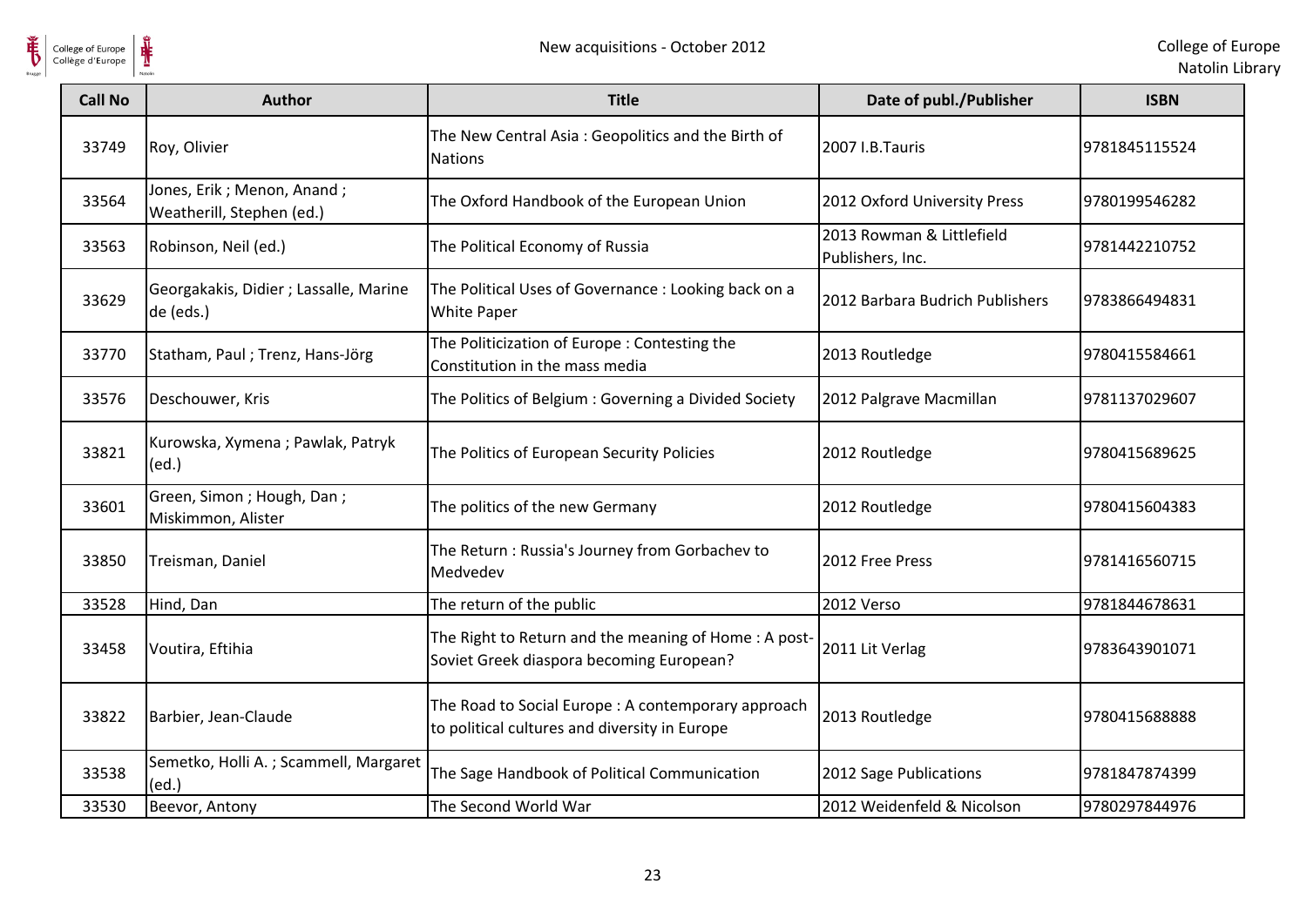

| <b>Call No</b> | <b>Author</b>                                  | <b>Title</b>                                                                                          | Date of publ./Publisher                                      | <b>ISBN</b>   |
|----------------|------------------------------------------------|-------------------------------------------------------------------------------------------------------|--------------------------------------------------------------|---------------|
| 33559          | Ellwood, David W.                              | The Shock of America : Europe and the Challenge of<br>the Century                                     | 2012 Oxford University Press                                 | 9780198228790 |
| 33577          | Winkler, Claudia                               | The Societas Privata Europaea (SPE) : The Myth of<br>Regulatory Competition of European Corporate Law | 2012 Springer                                                | 9783709109588 |
| 33744          | Ismailzade, Fariz; Howard, Glen E. (ed.)       | The South Caucasus 2021 : Oil, Democracy and<br>Geopolitics                                           | 2012 The Jamestown Foundation                                | 9780981690582 |
| 33603          | Raffass, Tania                                 | The Soviet Union : federation or empire?                                                              | 2012 Routledge                                               | 9780415688338 |
| 33648          | Ajami, Fouad                                   | The Syrian Rebellion                                                                                  | 2012 Hoover Institution Press,<br><b>Stanford University</b> | 9780817915049 |
| 33814          | Bicchi, Federica ; Gillespie, Richard<br>(ed.) | The Union for the Mediterranean                                                                       | 2012 Routledge                                               | 9780415689649 |
| 33813          | Bicchi, Federica ; Gillespie, Richard<br>(ed.) | The Union for the Mediterranean                                                                       | 2012 Routledge                                               | 9780415689649 |
| 33851          | Baker, Nicholson                               | The Way the World Works                                                                               | 2012 Simon & Schuster                                        | 9781471102660 |
| 33619          | Havel, Václav                                  | To the Castle and Back                                                                                | 2009 Portobello Books                                        | 9781846271380 |
| 33617          | Havel, Václav                                  | To the Castle and Back                                                                                | 2009 Portobello Books                                        | 9781846271380 |
| 33614          | Havel, Václav                                  | To the Castle and Back                                                                                | 2009 Portobello Books                                        | 9781846271380 |
| 33615          | Havel, Václav                                  | To the Castle and Back                                                                                | 2009 Portobello Books                                        | 9781846271380 |
| 33616          | Havel, Václav                                  | To the Castle and Back                                                                                | 2009 Portobello Books                                        | 9781846271380 |
| 33618          | Havel, Václav                                  | To the Castle and Back                                                                                | 2009 Portobello Books                                        | 9781846271380 |
| 33608          | Havel, Václav                                  | To the Castle and Back                                                                                | 2009 Portobello Books                                        | 9781846271380 |
| 33609          | Havel, Václav                                  | To the Castle and Back                                                                                | 2009 Portobello Books                                        | 9781846271380 |
| 33613          | Havel, Václav                                  | To the Castle and Back                                                                                | 2009 Portobello Books                                        | 9781846271380 |
| 33612          | Havel, Václav                                  | To the Castle and Back                                                                                | 2009 Portobello Books                                        | 9781846271380 |
| 33610          | Havel, Václav                                  | To the Castle and Back                                                                                | 2009 Portobello Books                                        | 9781846271380 |
| 33611          | Havel, Václav                                  | To the Castle and Back                                                                                | 2009 Portobello Books                                        | 9781846271380 |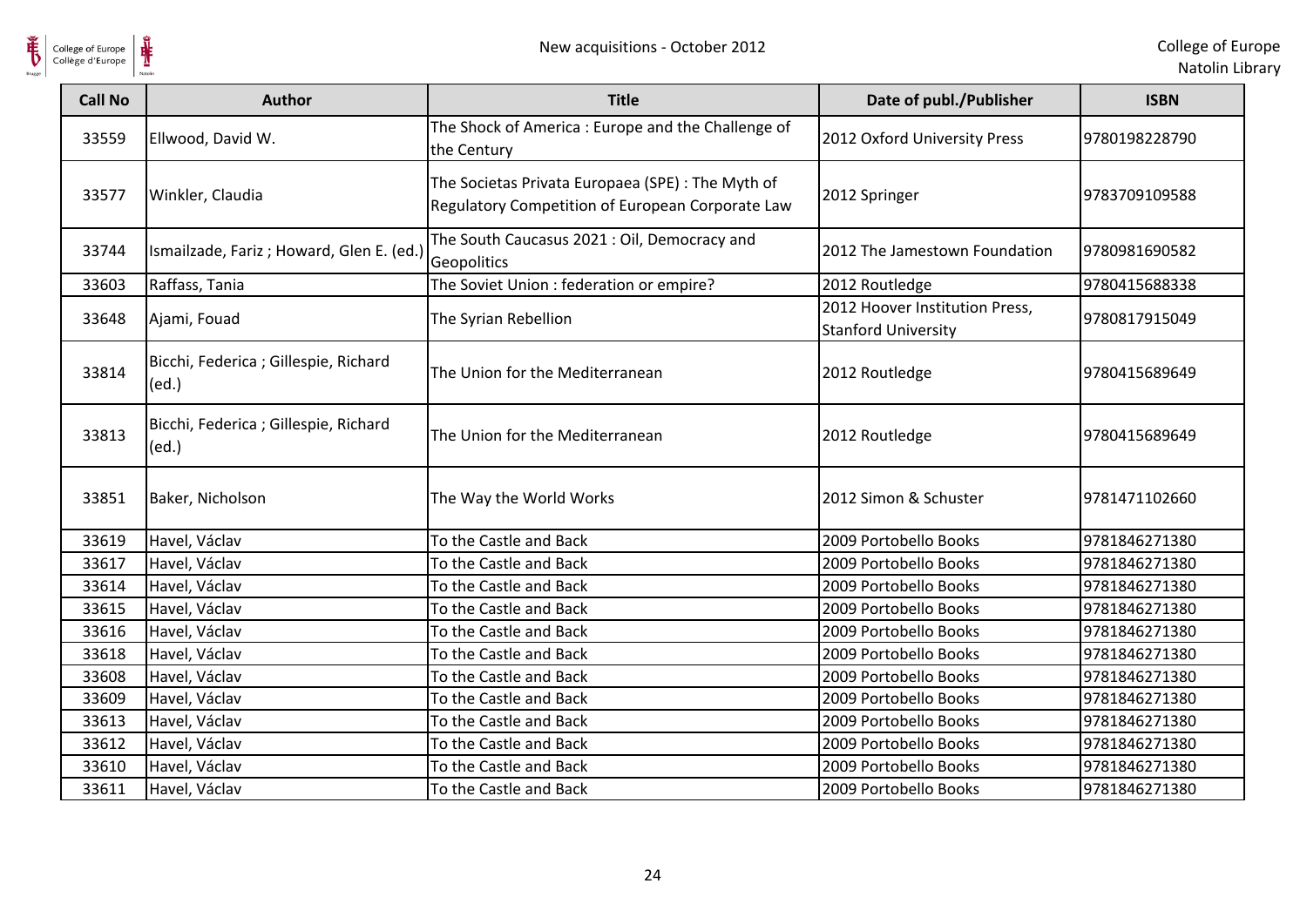

| <b>Call No</b> | <b>Author</b>                                                       | <b>Title</b>                                                                                                                                 | Date of publ./Publisher                                       | <b>ISBN</b>   |
|----------------|---------------------------------------------------------------------|----------------------------------------------------------------------------------------------------------------------------------------------|---------------------------------------------------------------|---------------|
| 33506          | Kaeding, Michael                                                    | Towards an Effective European Single Market:<br>Implementing the Various Forms of European Policy<br><b>Instruments across Member States</b> | 2013 Springer VS                                              | 9783531196831 |
| 33581          | Kaddous, Christine; Picod, Fabrice;<br>Kirsch, Sandy                | Traité sur l'Union européenne : Traité sur le<br>fonctionnement de l'Union européenne tels qu'ils<br>résultent du traité de Lisbonne         | 2012 Stämpfli LexisNexis                                      | 9783727288326 |
| 33573          | Kirkegaard, Jacob Funk; Véron, Nicolas<br>Wolff, Gentream B. (eds.) | Transatlantic Economic Challenges in an Era of<br><b>Growing Multipolarity</b>                                                               | 2012 Peterson Institute for<br><b>International Economics</b> | 9780881326451 |
| 33690          | Szymański, Adam (ed.)                                               | Turkey and Europe: Challenges and Opportunities                                                                                              | 2012 Polski Instytut Spraw<br>Międzynarodowych                | 9788362453306 |
| 33588          | Pope, Nicole; Pope Hugh                                             | Turkey Unveiled: A History of Modern Turkey                                                                                                  | 2011 Overlook Press: Duckworth                                | 9780715643129 |
| 33782          | Bonnet, Baptiste (dir.)                                             | Turquie et Union européenne : États des lieux                                                                                                | 2012 Bruylant                                                 | 9782802735939 |
| 33686          | Lelonek, Adam (red.)                                                | Ukraina w XXI wieku: kultura, gospodarka, polityka                                                                                           | 2012 Wydawnictwo Wyższej Szkoły<br>Cła i Logistyki            | 9788389226877 |
| 33687          | Kost, Paweł                                                         | Ukraina wobec Unii Europejskiej 1991-2010                                                                                                    | 2012 Wydawnictwo Adam<br>Marszałek                            | 9788377803233 |
| 33688          | Piskorska, Beata (red.)                                             | Unia Europejska i Rosja: w kierunku nowego otwarcia                                                                                          | 2012 Wydawnictwo KUL                                          | 9788377024614 |
| 33493          | Jastrzębska-Piotrowicz, Agnieszka                                   | Upadek i nadzieja: Powojenna Europa i świat w<br>dziennikach oraz korespondencji Andrzeja<br>Bobkowskiego                                    | 2012 Oficyna Wydawnicza ATUT                                  | 9788374328111 |
| 33781          | Blumann, Claude (dir.)                                              | Vers une politique européenne de l'énergie                                                                                                   | 2012 Bruylant                                                 | 9782802735908 |
| 33504          | Cash, Jennifer R.                                                   | Villages on Stage: Folklore and Nationalism in the<br>Republic of Moldova                                                                    | 2012 Lit Verlag                                               | 9783643902184 |